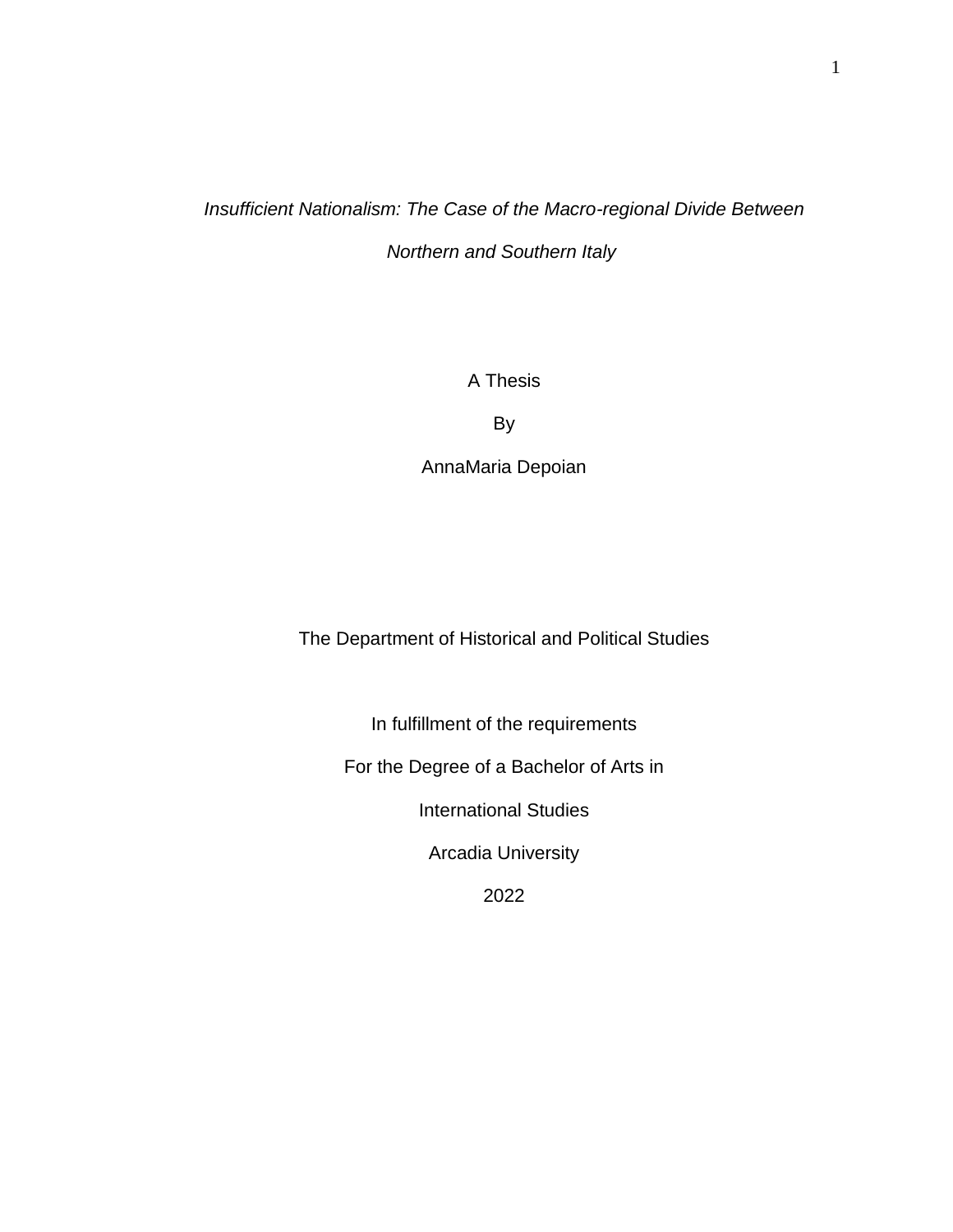# **Table of Contents:**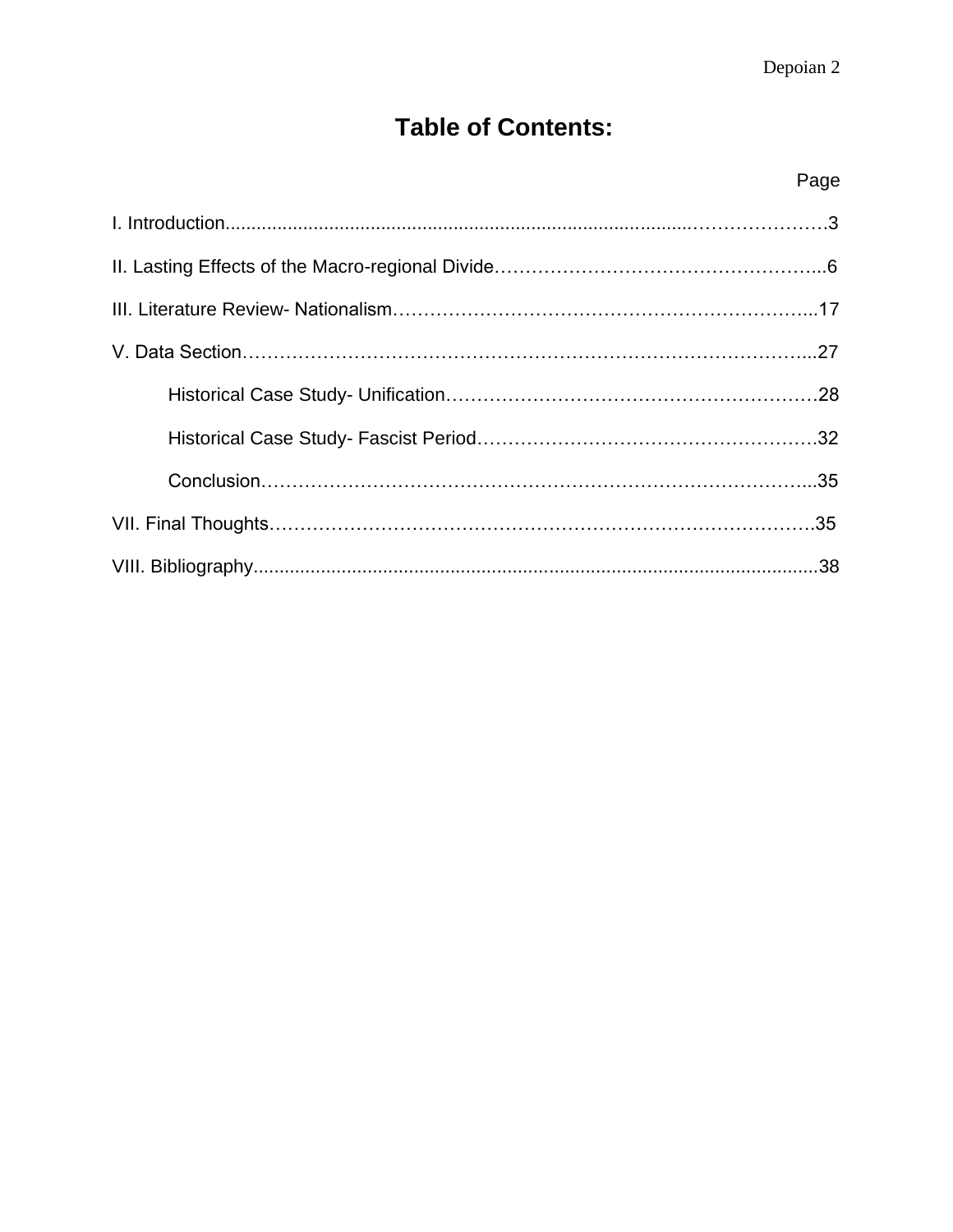## **Introduction**

In 1861 Camillo Benso, Count of Cavour notoriously said, "We have created Italy, now we must create Italians." (Pryke 2020, 7). Cavour acted as one of the primary catalysts for Italian Unification leading to the formation of the country we know today. The concept Cavour alludes to in this statement is the idea that countries are formed first, then the people are united as a later priority. This ordering of priorities may seem productive in theory, however, the creation of "Italians" later, as Cavour mentions, resulted in a divided nation. Italy insufficiently nationalized when becoming a nation state as a result of their unification process.

Despite their front as a united, nationalistic, and patriotic nation Italy's Northern and Southern regions remain divided from one another. Political tensions and economic inequality during Unification created and perpetuated a divide long into Italy's future. The relationship between the North and South is one that has been explored in depth from the way they "other" each other, to the way past political groups would define the fundamental differences between the North and South in the 1900s (Agnew 2017). The divide that exists plays a role in affecting nationalism within Italy.

Nationalism, defined by various scholars throughout the decades, touches on the general idea of identifying and supporting one's country and feeling a unity or connection to the people and place they are a part of. While different scholars add or take away from this definition, some include factors such as what is a nation or what makes a "people." (Smith 1992; Schnee 2001; Brubaker 2020). The constant in the definitions is the connection to what we call a "nation."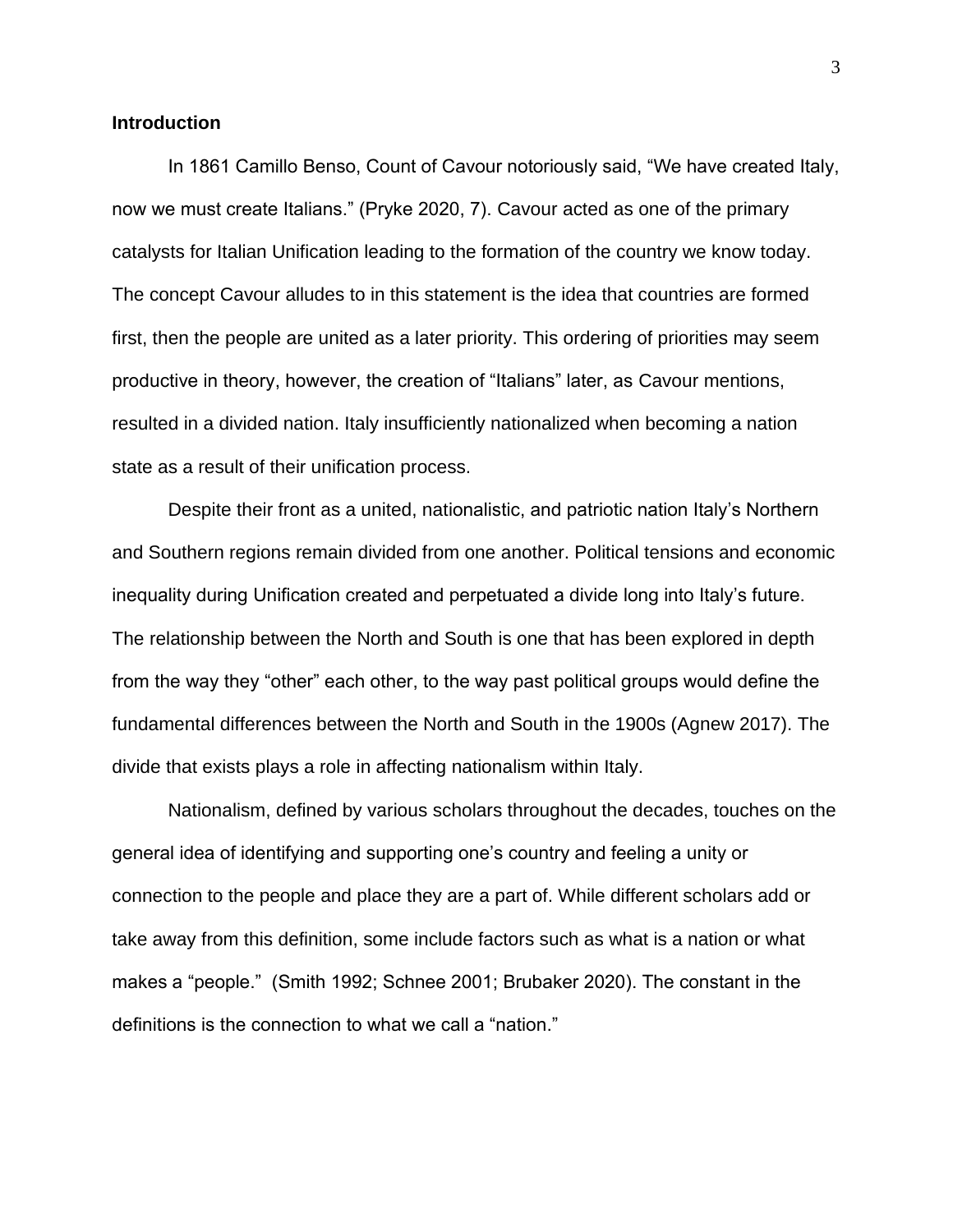There are different schools of thought regarding theories of nationalism including modernism, ethnosymbolism, primordialism and new approaches to nationalism. The central argument made by theories of modernism demonstrate that nationalism comes from the industrialization and modern forward movement of a nation (Gellner 1983; Breuilly 2011; Anderson 1983; Greenfeld 1996). The case of Italian Unification shows us that Italy insufficiently nationalized which created the rift between their macro-regions and other failures throughout history to nationalize. Authors of modernist theories argue that nationalism occurs post nation state formation and occurs alongside industrialization. While Italy did not achieve nationalization, they did follow this line of theory, by working towards nationalism during their industrialization period (Gellner 1983; Greenfeld 1996). Furthermore, some of the literature discussed ethnonationalist scholars and their work highlights how myth, memories and shared past are essential to nationalism and is also a direct critique of modernism (Smith 1983; Connor 1973). Both Connor and Smith demonstrate the importance of ethnicity and heritage in the creation of nationalism (Calhoun 1993). The central debate in ethnonationalist theory opposed the Italian case since ethnonationalists place importance in nationalism formation prior to the nation (Smith 1983). Theories of ethnonationalism argue that nationalism is created before nations; however, this does not explain the Italian case. Modernist scholars capture the Italian case in their theory more holistically because their ideology matches with the way leaders of Italian Unification attempted to nationalize (Smith 1983; Gellner 1983). This idea relates directly to the instrumentalist literature and thinkers such as Gellner, Greenfeld and Anderson (Gellner 1983; Greenfeld 1996).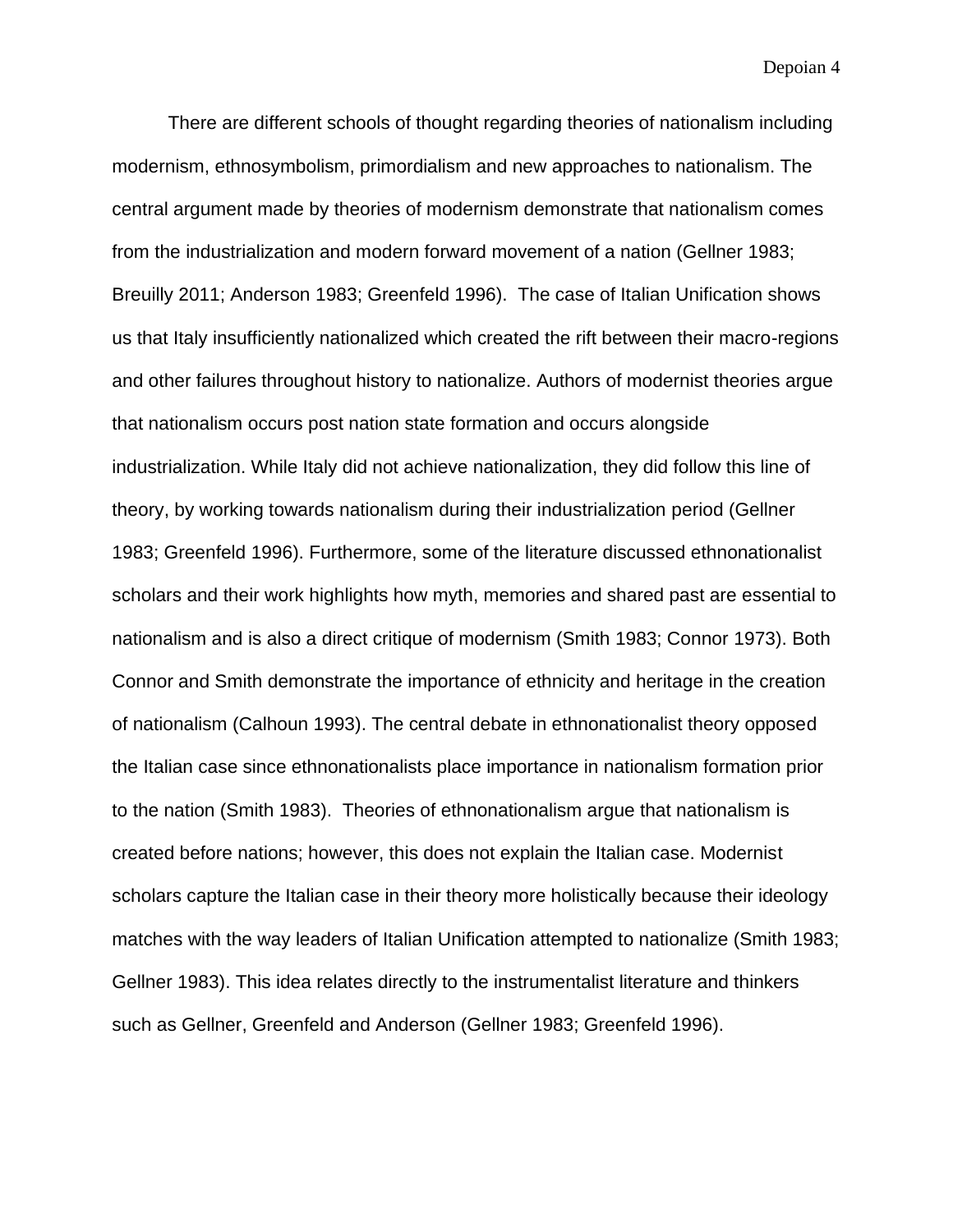Italian Unification represents a case of the nation forming first, then attempts by nation elites to create nationalism after. The divide originated and has been perpetuated throughout time, negatively impacting Italian nationalism. When Italy unified, people who were once politically free and separate from one another, were forced to work as a collective (Battente 2012). Unfortunately, no bond or connection was formed before being forced together. The more the nation's elites, primarily from the North, pushed them to be a cohesive people, the further the divide split them. The division weakens their nationalism since it was never created in the first place. Italian political leaders over time have tried different tactics to make the people feel more connected to one another, however, these attempts failed since no one prioritized nationalism at the nation's birth. Increasingly, through its lifetime as a nation, Italy's regions pull further apart creating a divide in the inhabitants.

The following sections will discuss the background of the divide between the Northern and Southern regions in order to show the negative side effects of insufficient nationalization. The divide will also present the ways the Northern elites used their status and power to run Italy and push the South down. Following this section, this thesis will analyze literature on nationalism to better comprehend different scholars' theories. This literature will also inform this thesis on ways to nationalize and unify a nation. Then, a historical case study of Italian Unification and Fascism will demonstrate the insufficient nationalization of the Italian nation state both at its inception and later in its history. This jump forward in Italian history showcases another Italian leader working towards nationalism and is a pivotal moment in their timeline.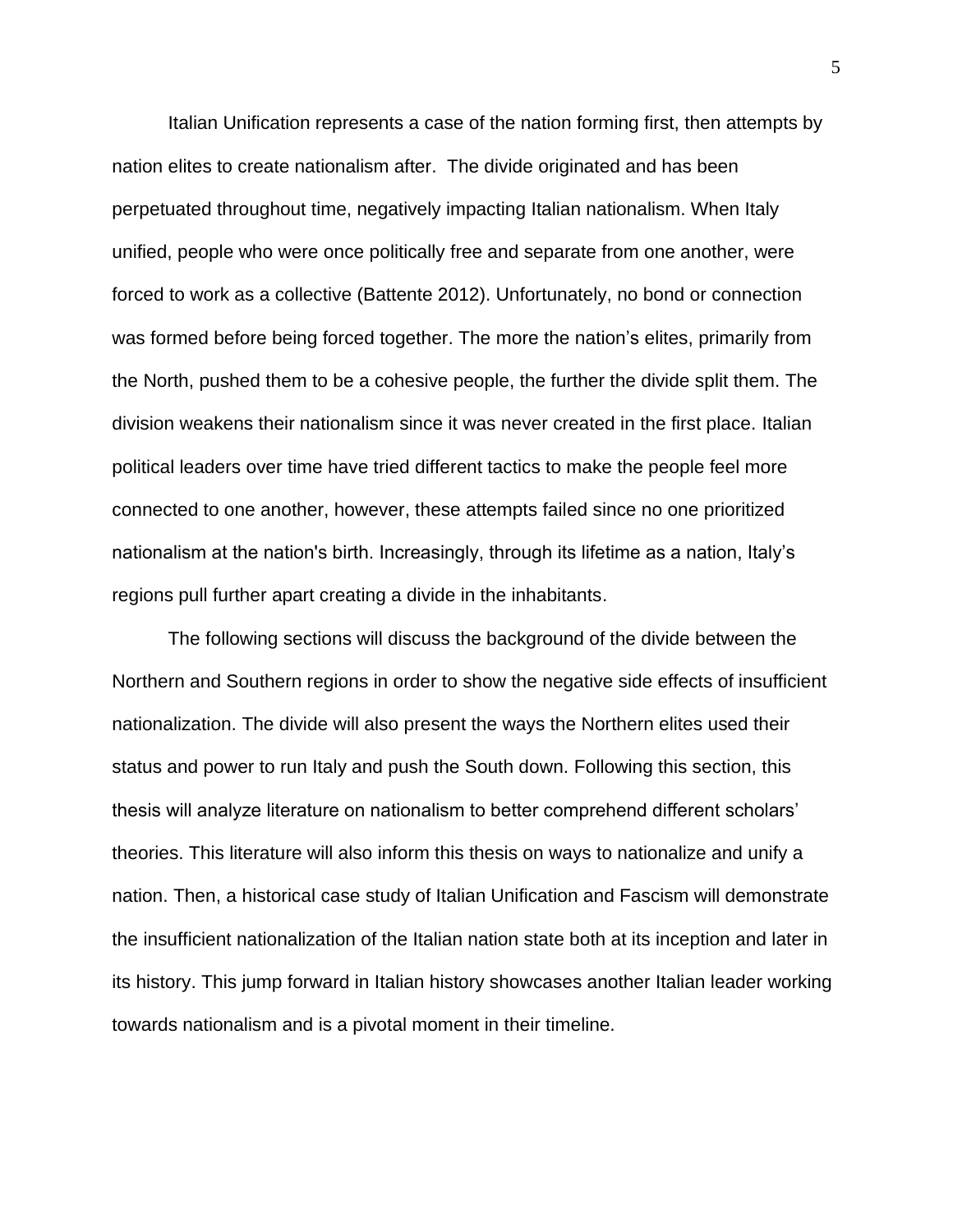### **Lasting Effects of the Macro-regional Divide**

This section discusses the history of the macro-regional divide from Unification, onward. It depicts the tensions between the North and South prior to the unification of the country, during Unification and later in their history during key historical periods. The divide highlights the inequality felt between the Northern elites and Southern farmers and dwellers. Background of Italian Unification, the Resistance, WWII, and the formation of the Italian Republic bring to light the nature of the North-South divide and the way it transformed throughout Italian history.

Italian Unification and other key events through Italian history created the North-South divide that exists to the modern day. In 1861, Italy's once politically independent regions found themselves suddenly united under one monarchy. Due to a sudden shift in power and political structure, Italy faced periods of identity shift, political and economic divisions. These divisions placed tension on the newly unified North and South and quickly created a rift between them (Foschi 2016; Bardagallo 2010; Agnew 2017; Forlenza and Thomassen 2011). The scholarly literature discusses landmark events and their impact on Italy's macro-regions (Foschi 2016; Bardagallo 2010; Agnew 2017; Forlenza and Thomassen 2011; Mouritsen 1998). These impacts therefore led to the development of stereotypes and a lack of unity during a time of supposed Unification. Scholars discuss the nature of Unification, the Resistance, WWII, and the creation of the Republic from both a historical perspective and a cultural perspective. They look at the impact on the North and South, how they perpetuated the divide that exists through history. Italian Unification led to a macro-regional divide and caused a weak and shifting national identity.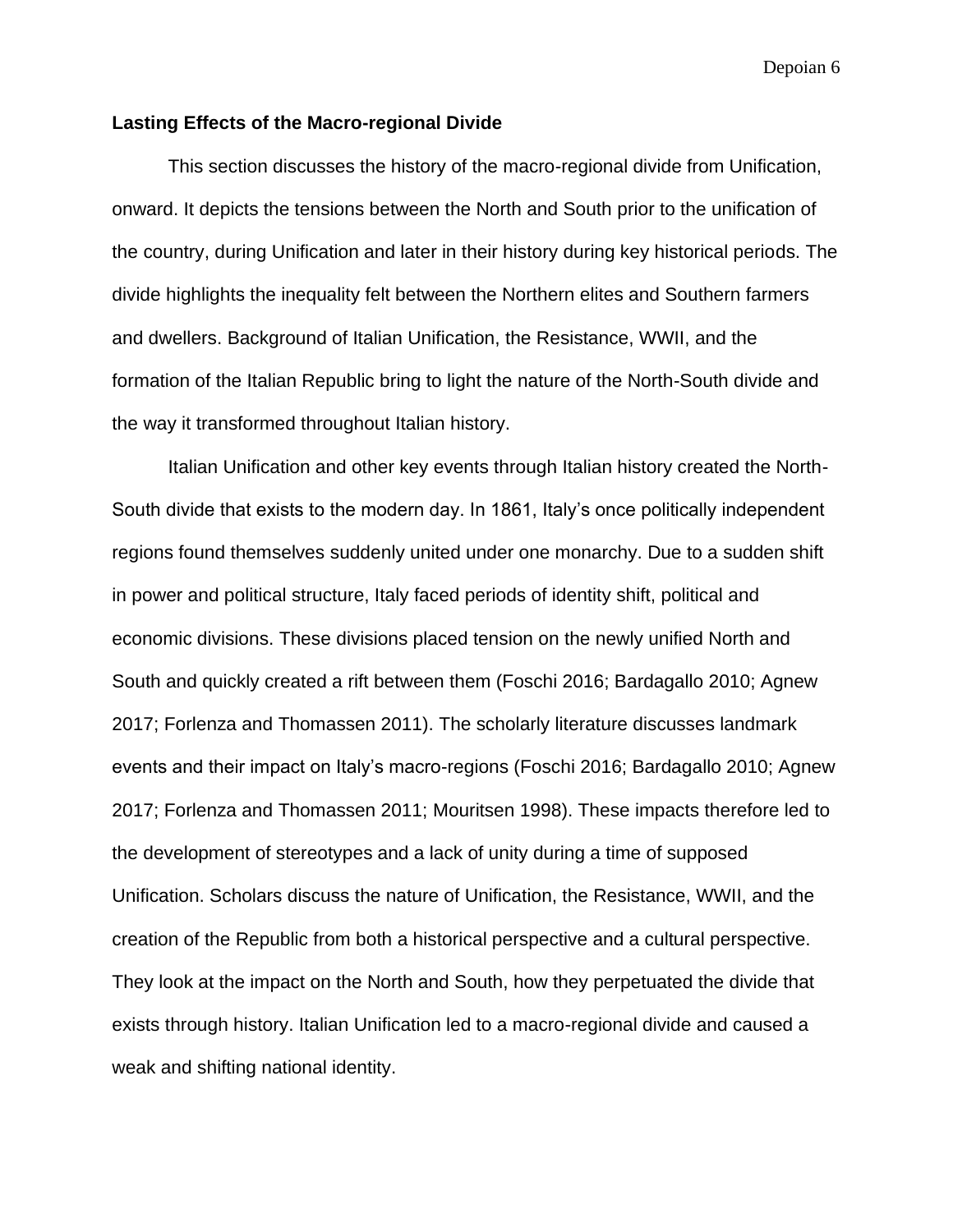In 476, Rome ruled Italy and under Rome's rule "Italian[s] quest[ed] for citizenship" and separation from other kingdoms (Mouritsen 1998, 13). After Italians revolted on Rome "Italy lost political unity and remained divided until 1860." (Bardagallo 2010, 2). For centuries, Rome led many countries including the regions of Italy. The revolution not only led to freedom from Rome, but also a lack of a political power guiding them. They believed separation would solve all their problems, however, it created new ones instead. For decades Italian regions were conquered and ruled by different groups including the Phoenicians and Carthaginians until their unification in the mid-19th century (Bardagallo 2010).

The tensions between the macro-regions originated during Unification and highlight the differences in cultural, political, and economic views of the North and South. In 1860 the shift towards Unification led by Camilo Benso Count of Cavour, Giuseppe Garibaldi, Giorgio Asproni and Giuseppe Mazzini, sparked the quick process towards uniting the separate kingdoms of Italy. The region of Piedmont, located in the North, was one of the first regions brought into the new nation. After Piedmont, more regions united and the question of including Sardegna, an island off the coast of western Italy, came up. Piedmont saw adding Southern regions to Italy as "orientalizing" and saw them as "unworthy of a genuinely European country." (Salice 2015, 11). This bitter view points to a stereotype held by Piedmont against Sardgena. Piedmont seems to accuse Sardgena of "tainting" Italy before it is even a part of it (Salice 2015). This way of thinking is also inherently racist. It demonstrates a minoritization of those from Africa and even those perceived as being related to Africa. The Northerners saw themselves as better simply because they were closer in proximity to more European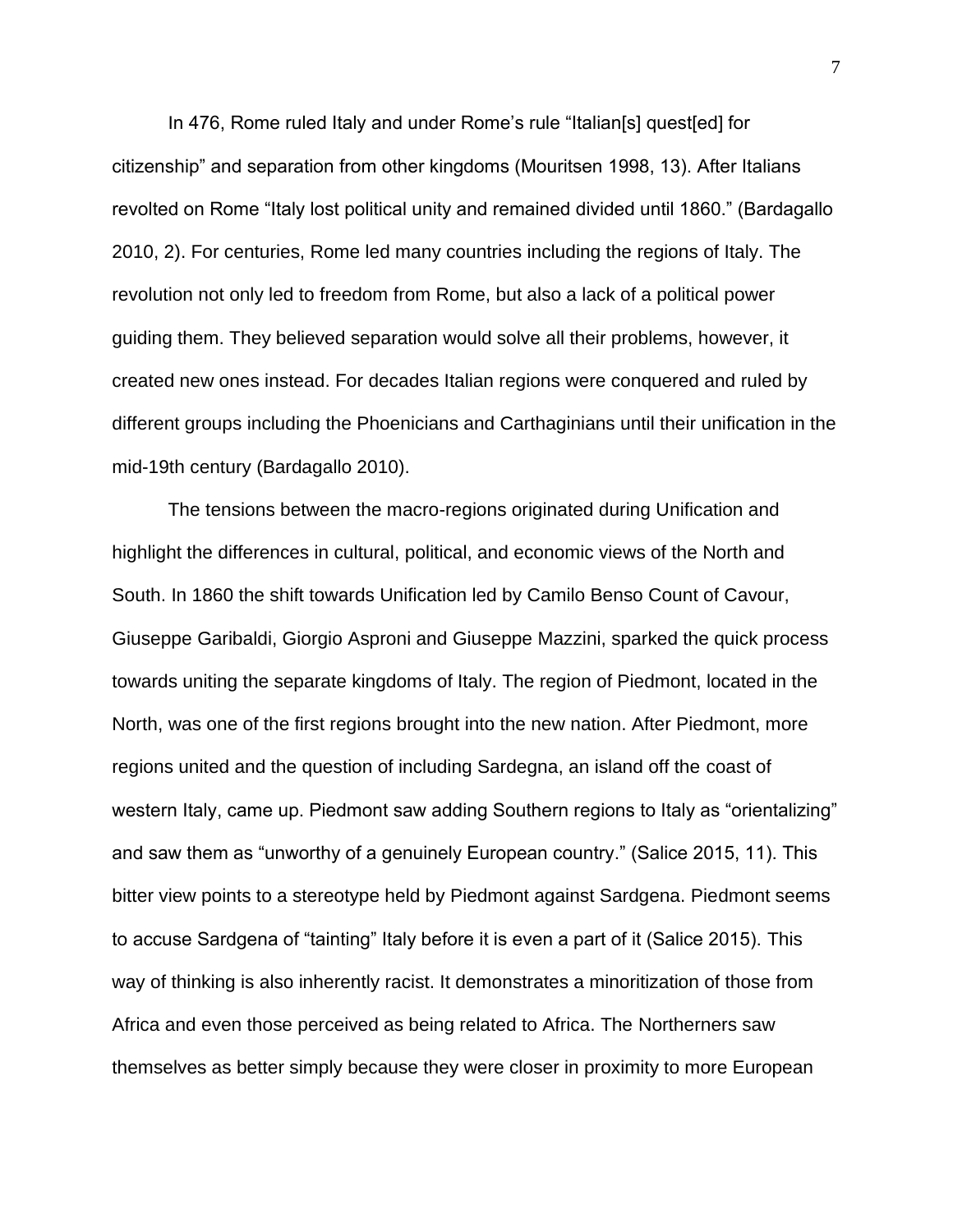nations. Included in this statement, people of Piedmont saw Sardegna as backwards, even so it was unavoidable to the North to include Sardegna in Unification (Salice 2015). Even with their difference in ideology, culture and roots, the leaders of Unification wanted Sardgena included in Italy. The social tensions grew from 1860 onward as Northern regions looked down on the South and viewed them as unworthy of being a part of the same nation.

After annexing Sardgena, the idea of annexing Sicily came into the conversation, the Kingdom of Two Sicilies pushed back when Cavour landed on their territory. Sicilians saw the annexing of Sardgena and themselves as a removal of patriotism. Giorgio Asproni, after hearing of Cavour's intention to annex Sicily during meetings with Garibaldi and Mazzini, "wrote in his *Political Diary* in October 1860" that he believed annexation "will bring [them] to civil war… since it's not possible for Napoli to suffer the yoke of Torino and for Southern Italy to bear the insolence of the Piedmontese." (Salice 2015, 14). Noting Torino as another region recently added to the North. The South saw joining with the North as another situation where the North could exert control over them and their sense of patriotism. Seeing the clear creation of the North as the politically and economically elite, made the South even more apprehensive to unify. Having Asproni, who aided in Unification, state that bringing Southern Italy under the influence of Northern regions such as Torino and Piedmont would create war, speaks highly of the deep seeded differences between them and the tensions that would arise once forced together. Sicily feared the North growing too strong and continuing their trajectory of leading the way politically. Even so, Cavour did as planned and in the late spring of the same year the annexation was legitimized (Salice 2015).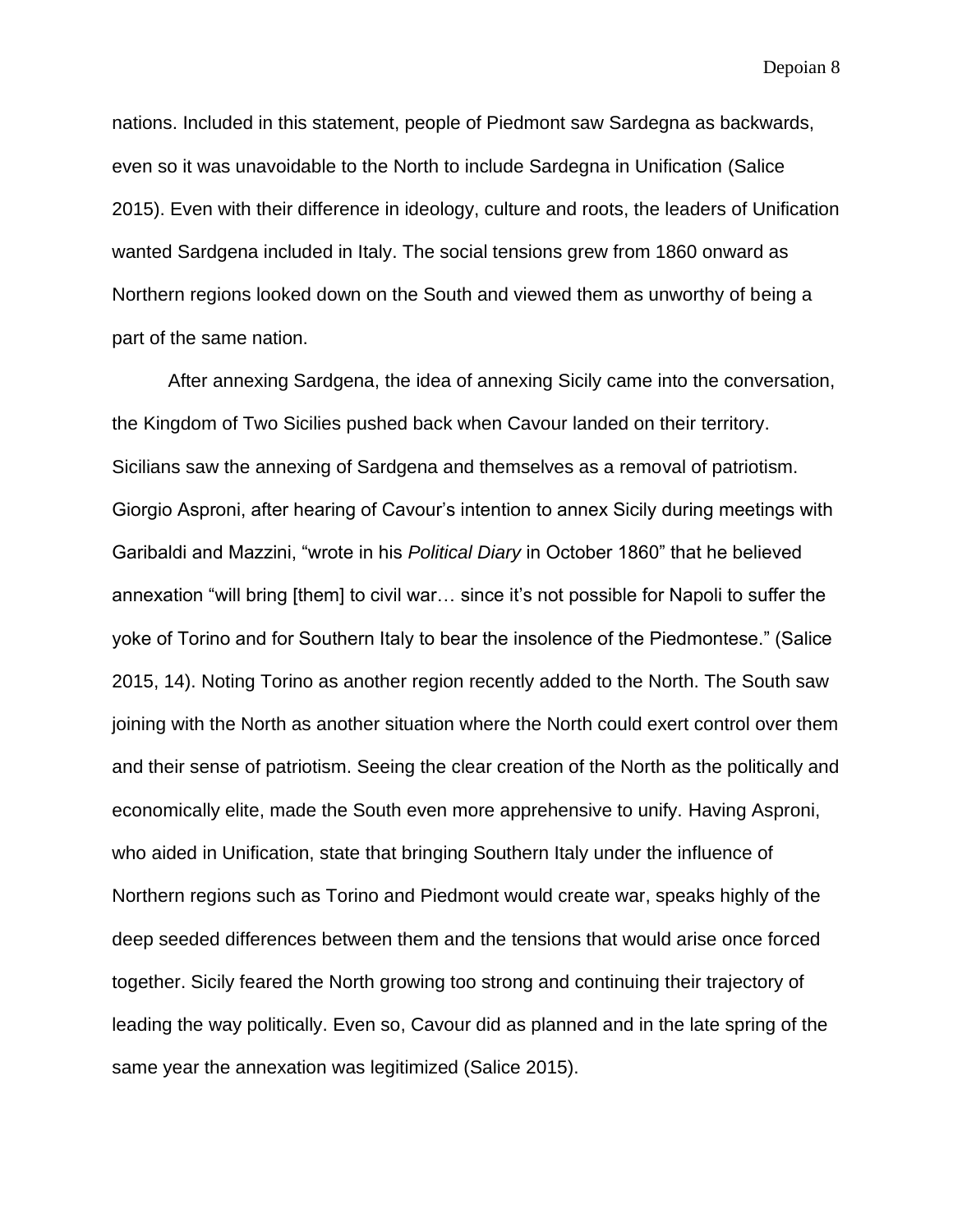Asproni claimed a civil war would break out. His claim came to fruition in 1863. A war of "progress against tradition, North against South [ignited]." (Meriggi 2014, 4). The North led by Piedmont saw the future for Italy as industrialization and modernization and with this goal in mind they "overturn[ed] the ruling order in the South...[and] inflicted it with taxes, the state of siege...[and] mass arrests." (Meriggi 2014, 5). The idea of this was to prevent the original political powers in the South from maintaining any control. Post-Unification "North-Ital[y]… took a disproportionately large share of the patronage of the Italian kingdom." (Beales and Biagini 1971, 131). The elite north with majority political control were able to impose higher taxes on the South to fund their ideas of grandeur with industrialization. They also seized and arrested any Southerners that attempted to rebel against both the taxes and political rule of the North (Meriggi 2014). This evidence of tension prior to Unification and the outbreak of a macro-regional civil war shows the macro-regional divisions at an early stage and the nature of divide being a political and economic one. The disadvantages felt by the South from the North taking power and the disgust the North felt towards the South for their differences in traditions and culture prevented them from finding common ground.

Not only did the South experience higher taxes, but they were expected to follow radical legislation passed by the North and implement any new policy. One specific law, called The Casati Act, passed by the North included "the principle of compulsory primary education" for all children over 4 (Beales and Biagini 1971). While this concept may seem beneficial in a nation where the literacy rates were below 30%, the logistics of implementing a law like this requires money, money that the South did not have (Beales and Biagini 1971). This program would not bridge the education gap between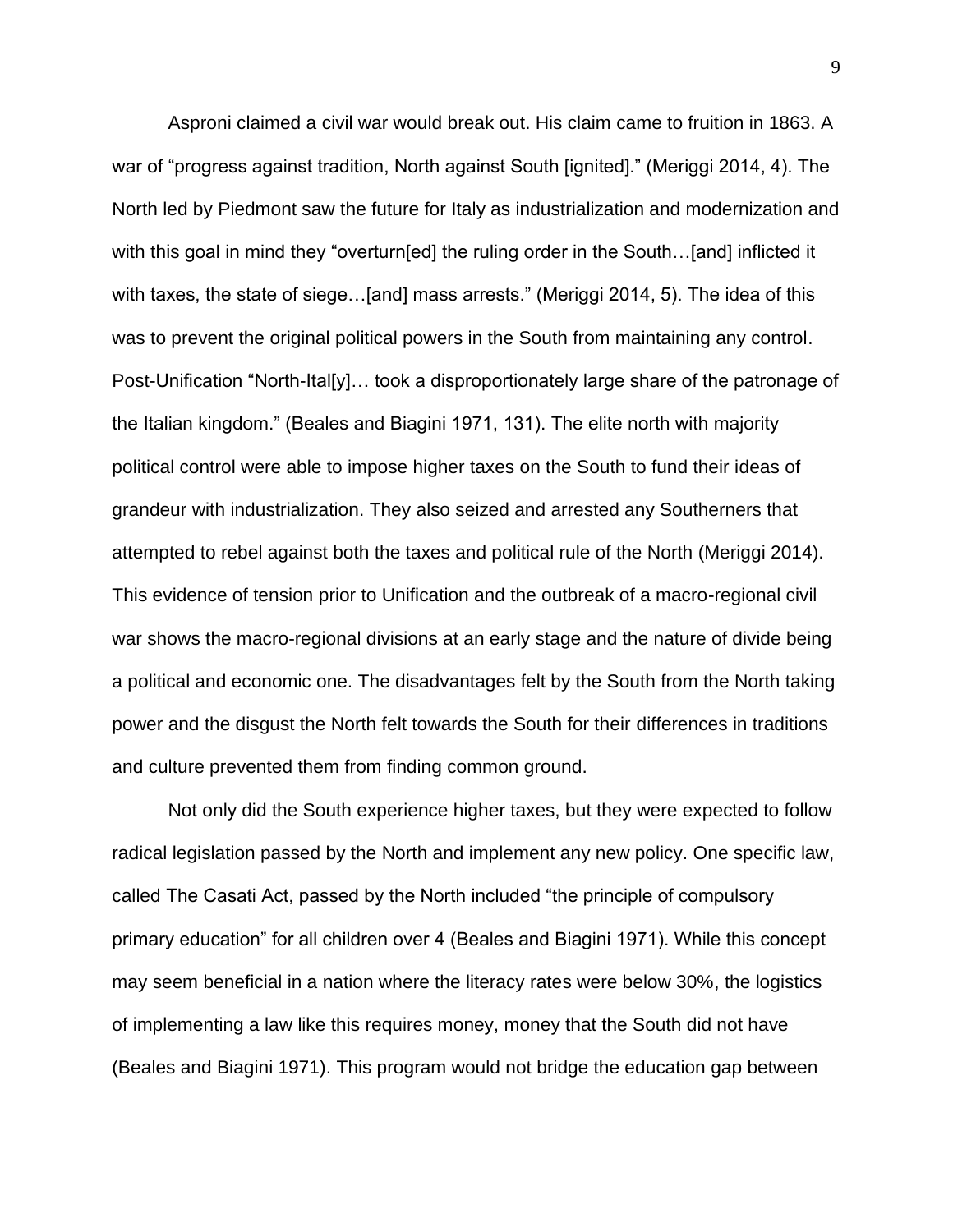the North and South because the South knew their quality of education would be lacking compared to the North (Beales and Biagini 1971) The North working to implement expensive programs was another way for them to exert their power over the South and check in on their financial status. This law cemented both the political division since the South had no say in the law, and economic divisions. With the North in charge, the South fell further behind. Following Unification, the now North of Italy and the now South of Italy began to take issue with each other. Political powers focused on who would run the country rather than creating unity within the population (Donovan 2001). This power struggle left regions to fend for themselves and figure out the new country, language, economy, and political system thrust onto them.

The divide exists in terms of economic, cultural, and political differences. In terms of the economic divide the South was behind in both finances and development (Foschi 2016; Oliveria 2016). A financial gap did not exist before Unification. 44% of all Italians lived below the poverty line prior to Unification (Foschi 2016). After Unification in 1861, Southern poverty levels rose to 52% while the North declined to 37% (Foschi 2016). Unification also altered the tax system resulting in "tax rates…selected by the Northern elites, who [are] less concerned with the Southern citizenry's welfare…" (Oliveria 2016, 3). Northerners do not consider the South as a part of their country nor do Southerners impact their day-to-day life. This means that Northerners changed the tax system to benefit themselves, not Southerners. Oliveria argues that "the present day [macroregional] divide originated in the policies set by…past unitary governments." These policies created during Unification perpetuated divided sentiments and pitted the North and South against each other.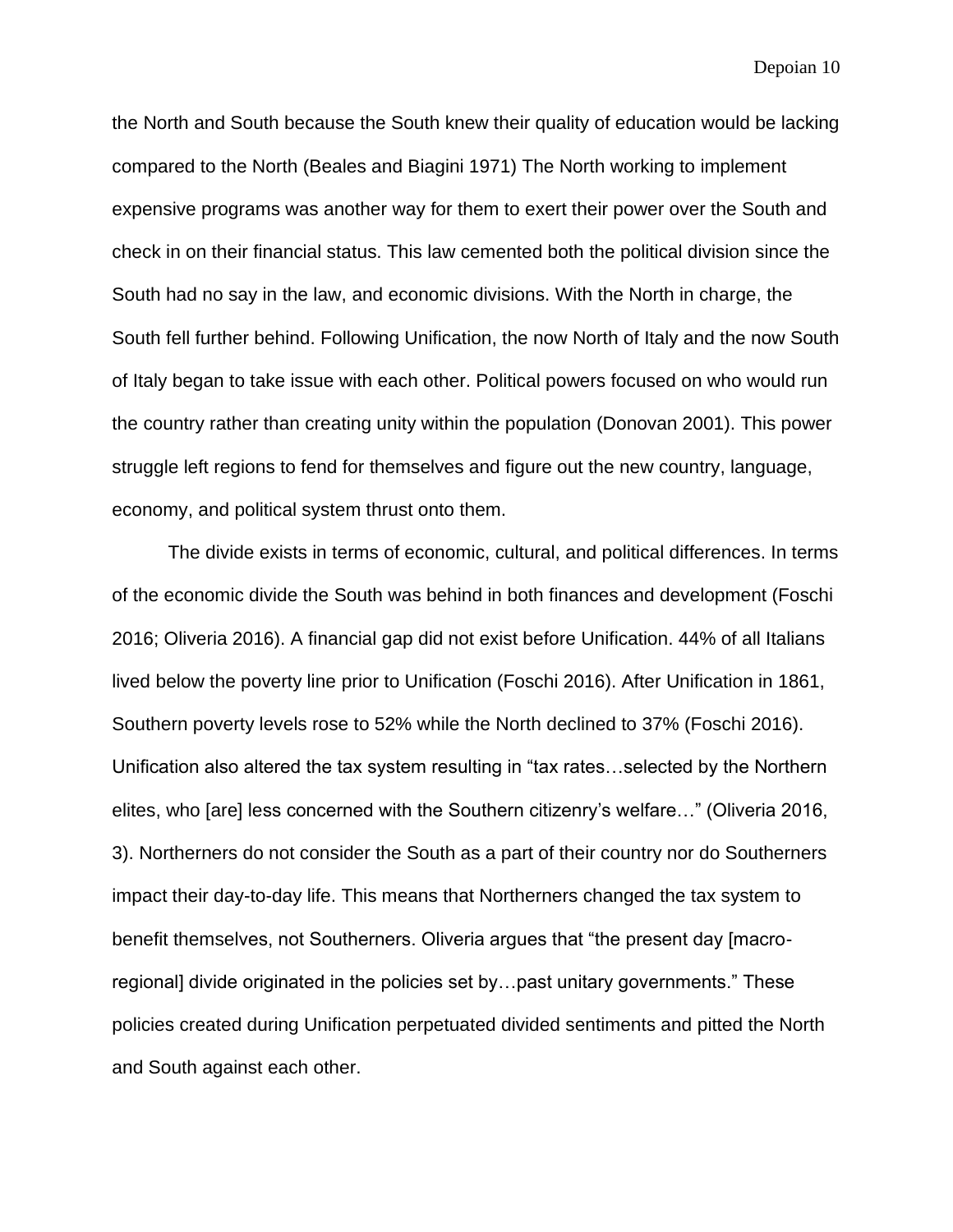Infrastructure also divided the North and South. The South had less roads and buildings and remained less industrialized than the North (Foschi 2016). The North leaped into modernization quickly leaving the South behind (Foschi 2016). The North's access to natural resources for building and trade made them a center for commerce and international relations (Foschi 2016). The South suffered from lack of modernization and a rise in organized crime. The Mafia and the Camorra created a greater divide between Northerners and Southerners. The North viewed the South as dangerous and untrustworthy (Foschi 2016). Due to the factors mentioned previously such as underdevelopment, and organized crime, Southern Italians had "worsened living conditions." (Foschi 2016). Compared to the North, the South seemed dirty, underdeveloped, and outdated. In the South, they were "forced into a more strict social immobility" due to lack of education and illiteracy. Northerners sought education and the North provided it more readily. Northerners also supported education more than Southerners. Southerners sought family more often than education, whereas Northerners were more individually minded seeking betterment of oneself (Foschi 2016). Social differences and economic disparity illustrate the nature of the macroregional divide.

The Italian state, run primarily by the North, put "fiscal pressure" on the South and used their elite status to make alliances with some Southerners to further benefit themselves (Riall 2009). The South was forced into a politically weak position which prevented them from "improv[ing] their terms of trade with Northern Europe." (Riall 2009, 112). The South, rich in land, agriculture, and natural resources, had to give it up to please the North and fund their modernization endeavors. This caused the South to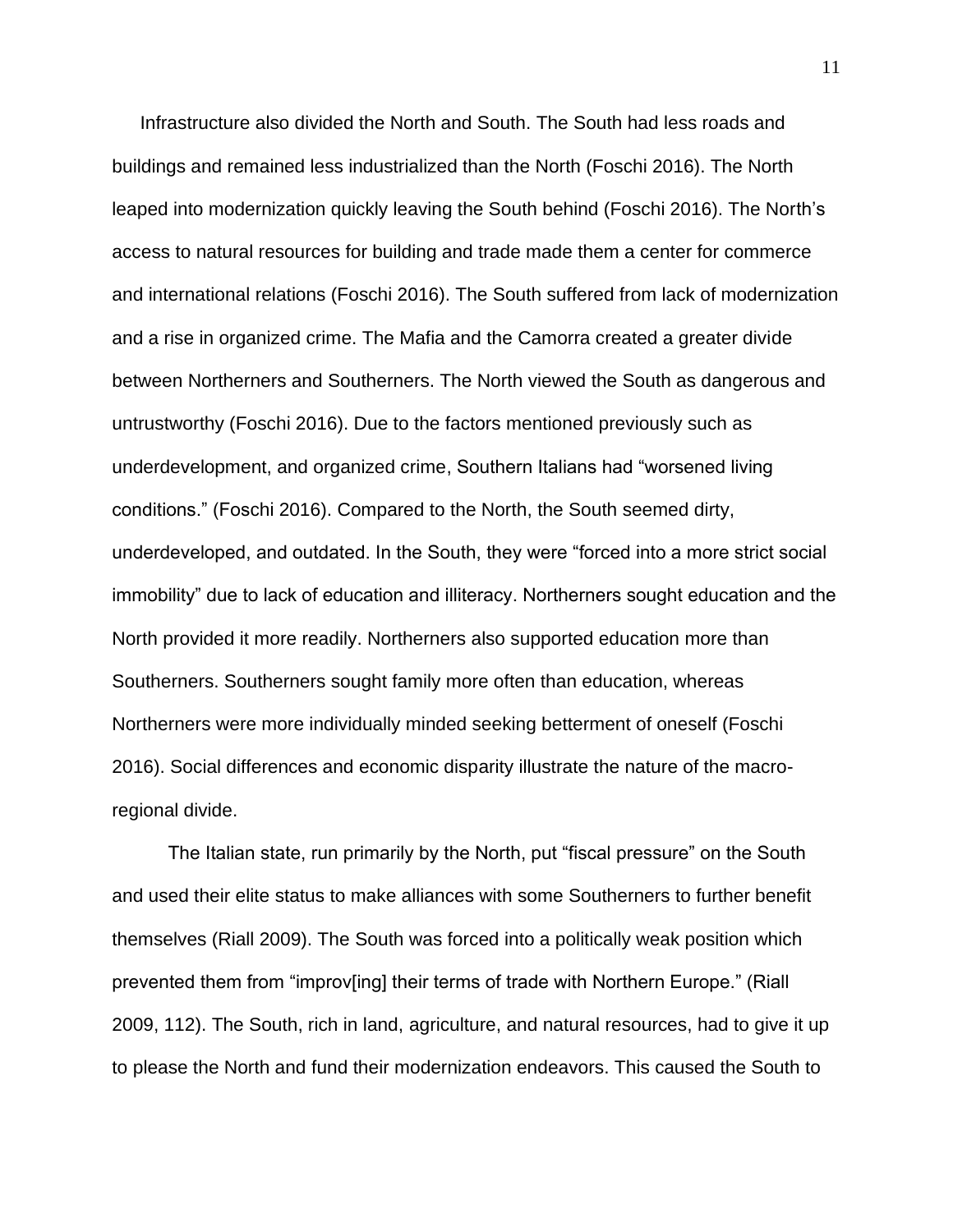resent the North—rather than it being a nationwide effort to modernize together, the North focused solely on their industrialization and left the South behind.

To hinder the South further and their actions towards rebellion, the Northern bourgeoisie class in Italy created an alliance with Southern landowners to prevent the "process of change" in the South, which further excluded their own modernization and improvement (Riall 2009, 74). The Northern elites added to the rift and created impediments the South could not overcome. This case further fractionalized the regions and embedded deep distrust and scorn into Italian relationships. The feelings created at Unification reproduced through time, fragmenting the North and South.

The North and South divide revolves around the political differences "intrinsic to the Southern society" and effects of the alliances made between the bourgeoisie and Southern landowners back during Unification (Capello 2016, 667). The discourse focused primarily on the phenomenon of how the South was "exploit[ed] of the local resources for growth" and the "reasons for the backwardness of the South of Italy." (Capello 2016, 669). Once again, the elites in the North created a way to exploit poor Southerners by using their labors against them. Partnering with the landowning South to force farmers, and the impoverished into a cycle of working then using their resources to pay the landowners, placed them into a deeper cycle of poverty.

The South lagged behind the rest of Italy in terms of development due to the North's need for modernization and the perceived backwards nature of the South. With the creation of the bourgeoisie and landowning South alliance, the poor, rural, farmers of the South were placed in a loop of working endlessly, paying taxes, and giving up resources to the North (Capello 2016). If a Southerner in a rising generation sought to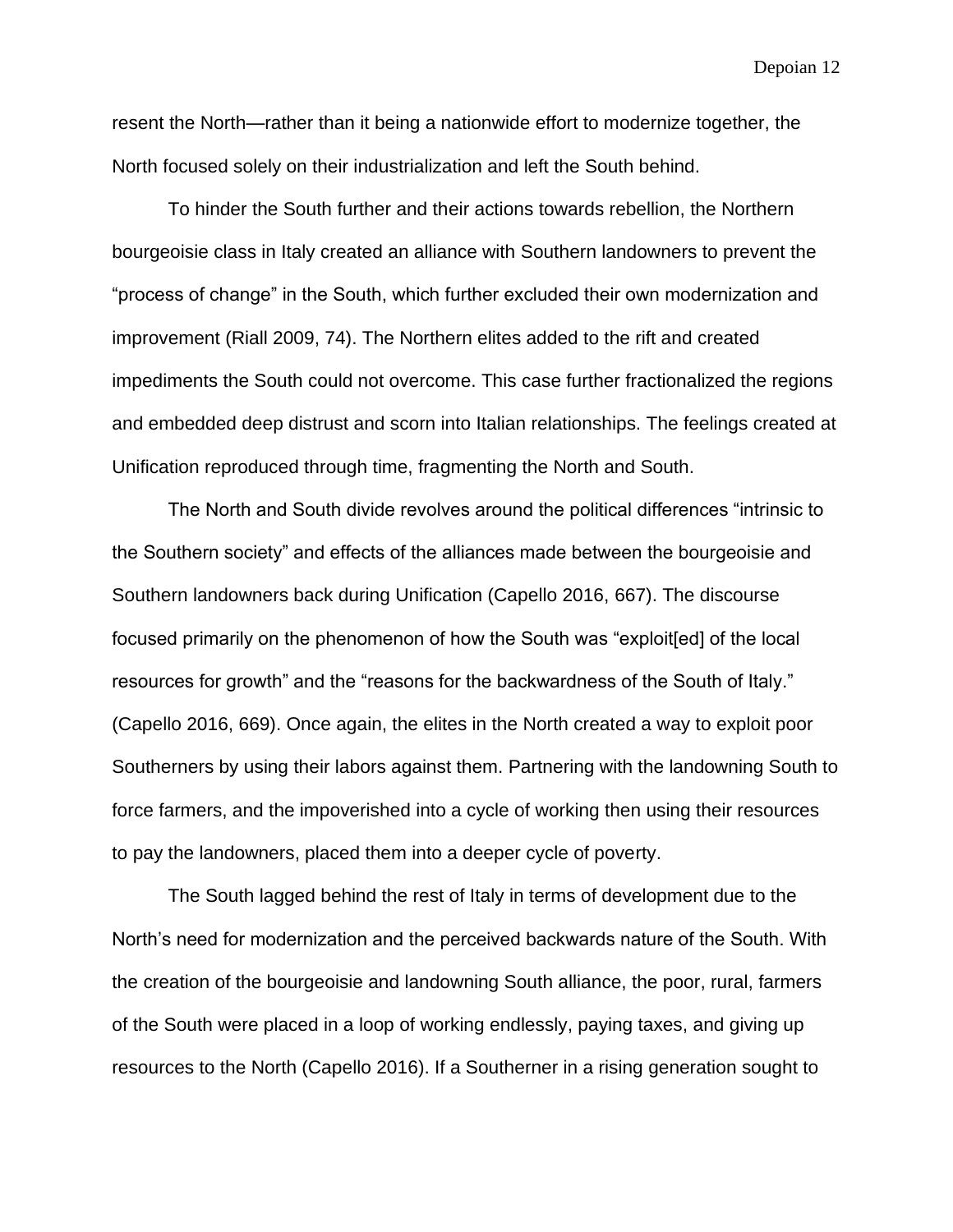better their lives, become more educated or more wealthy, they had to move North with the rest of their resources (Capello 2016). Preventing young Southerners from moving up in their social class added more fuel to the fire driving the North and South apart. The perpetual cycle of holding the South down, adding to their identity as "backwards," and the North keeping them out of the "status quo" contributed greatly to not only their divide but lack of national unity and identity since they could not relate to their counterparts.

Moving forward in time to post WWII and the creation of the Republic of Italy, competing political parties left the country disjointed politically during an unstable time in history. Groups like the Labour Democratic Party, Socialist Party, Italian Communist Party and Christian Democratic Party sprung up, all seeking to take the lead in the new government format (Forlenza and Thomassen 2011). The government shifted political parties, leaving Italy without a clear political agenda and sense of homogeneity. Italy suffered a constant revolving door of different political parties for the years post-war. With each election, power shifted hands from Northern supported political groups to Southern supported political groups. These power shifts left whoever was not in charge feeling heightened animosity towards their political leaders and macro-regional counterparts (Forlenza and Thomassen 2011). Government also furthered the North-South divide. The ever-changing political parties led the North and South to eventually choose sides. The major political parties on the right spectrum are the Lega Nord, The Brothers of Italy, and the Center Right. On the left there are the Democratic Party and the Five Star Movement (Donovan 2001). Some see the right as neo-fascists and xenophobic. The right rejects the concept of unification since they view the South as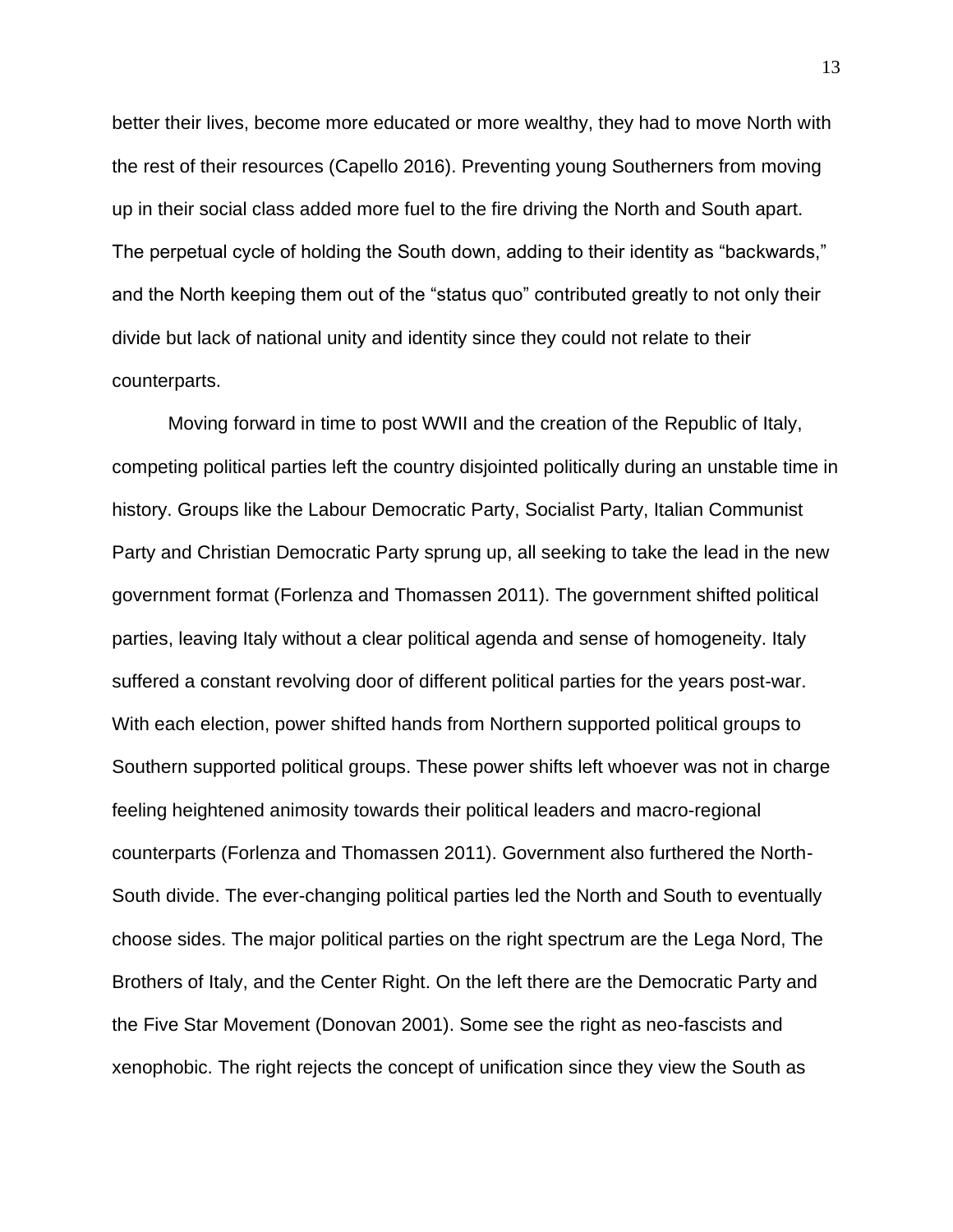lesser than (Donovan 2001). The left follows some ideals of communism. The South typically follows leftist ideals, and the North usually follows rightist ideals (Donovan 2001). These ideological differences divided Italians on more than one occasion making the constant reorganization of government strain the relationships between Italians. Italians lack trust "in other Italians and [have] negative attitude[s] to[wards] central government." (Agnew 2017, 4). They may all call themselves Italians, but they view each other as "other."

As mentioned previously, one major political group in the North is the Lega Nord. They are viewed as an anti-South political party. They preach anti-immigration sentiments as well as strong feelings of xenophobia. They believe that Italy should only host people born there or that can prove Italian descent (Agnew 2017). When the Lega Nord defines their country, they say that the North was always part of Europe whereas Africa and the South are synonymous. The Lega Nord met their Italian counterparts and stereotyped them as lesser (Agnew 2017). The Lega Nord also believes that the South drags down the North in terms of progression, development, and international ability (Agnew 2017). Unification started with great intentions, however, it ended with a macroregional divide. Between governmental differences, stereotypes perpetuated in both macro-regions, differences in infrastructure and living conditions; the regions cannot seem to find much common ground to unite themselves. Agnew says, the "macroregional division of Italy… appears to arrest the development of Italian national identity." This claim truly highlights the nature of the Italian divide and the situation Unification put them in. In the late 1900s Italy "exported people not imported them." This means that they could not hold onto their own citizens because they wanted to leave the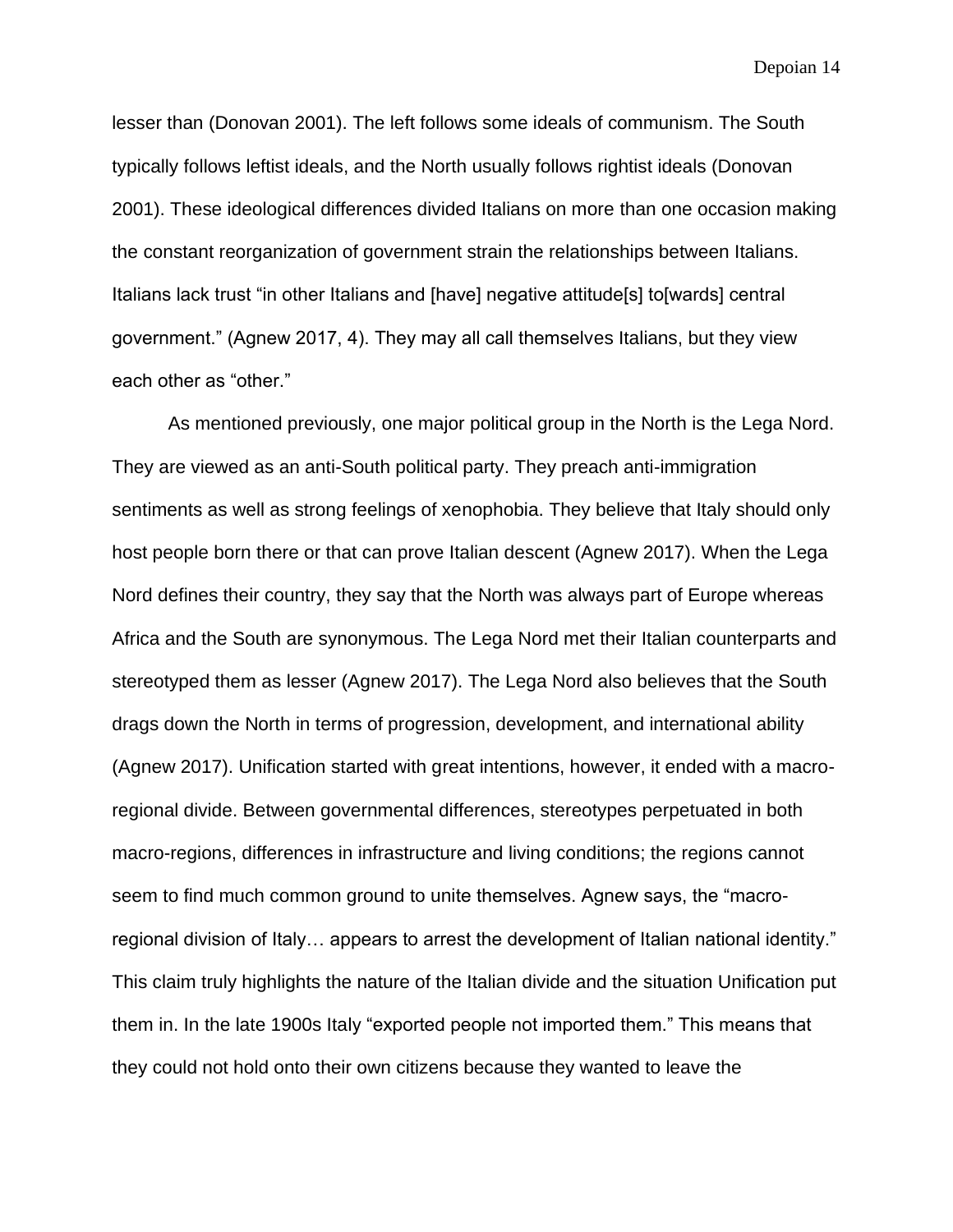metaphorical sinking ship (Agnew 2017, 11). The "anti-immigration narrative" of the North created a greater divide between the South and the North, and discouraged people from entering Italy (Agnew 2017, 12). The North follows separatist policies meaning that they feel the North and South should remain separate macro-regions (Agnew 2017, 12). To Italians, especially those with separatist ideals, they feel that Unification is a word and not the actual description of how Italians feel towards one another (Agnew 2017). "Italian Unification brought together a set of city states and regional states… [with] distinctive economic, political, and cultural profiles…" then told them to be a country (Angew 2017, 14). There was no adjustment period or plan to truly unite the macro-regions other than in title.

Finally, the election of Carlo Azeglio Ciampi in 1999 until 2006 gave Italians on both sides of the political spectrum a leader the majority wanted. Ciampi sought to implement a common language and rework the Italian narrative to create a more unifying past (Forlenza and Thomassen 2011). Some considered this a "rare and significant community [event]" since he was the first bipartisan elected president in Italy's history (Donovan 2001, 13).

For years prior, elections led to strife between political parties. No parties agreed on a candidate or elected in a bipartisan fashion. Italians of different political parties backed Ciampi and supported his plan for Italy. For a long time, the Left felt upset at the lack of political trade off. Ciampi brought their opinions back, allowing them to feel heard (DeGrand 2010). Ciampi started "rewriting and re-narrating the Italian past" to make them love their country and lessen the divide (Forlenza and Thomassen 2011, 5). Ciampi started Italy down the long road to true unification. Ciampi took on this difficult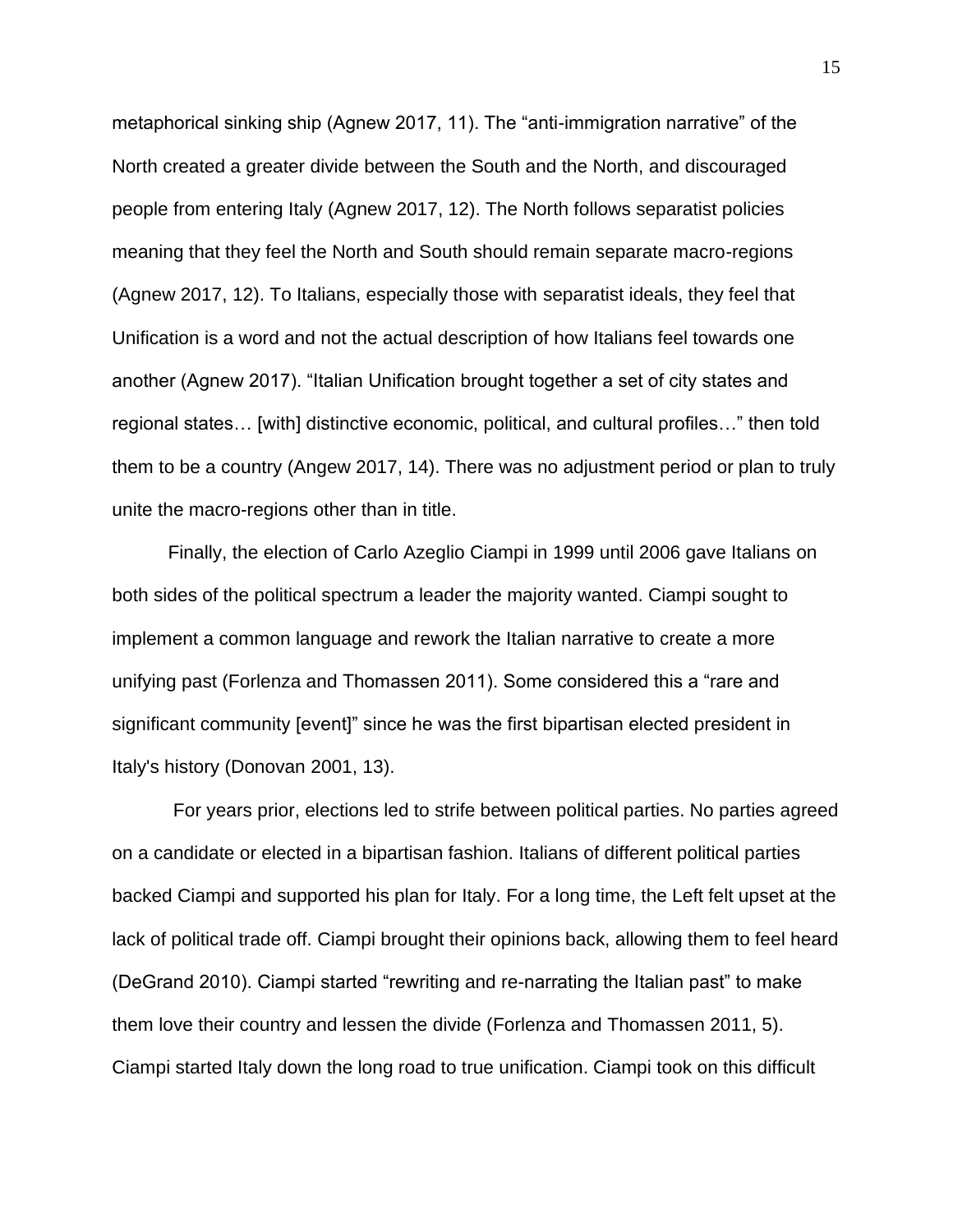task regardless of the history prior that created the North-South divide and weakened a sense of nationalism. He wanted to reimagine their history; however, 150 years of scars do not fully erase during a 7-year presidency.

President Ciampi truly prioritized national identity and strengthening the spirit of nationalism. The nationalism discussed here is the sense of pride for one's nation and desire to be a part of the culture, people, and system of the nation (Bardagallo 2010). Italy is "notoriously known for having a 'weak' national identity." (Forlenza and Thomassen 2011, 3). They have "'official nationalism' opposed from above" but not a real sense of national pride (Forlenza and Thomassen 2011, 3). Different government officials overtime tried to create a sense of nationalism, but none of their efforts truly sank in. At their formation they did not create goals for their nation and people which led to this weakened nationalistic state now.

President Ciampi from 1999-2006 reflected on Italy's past and made Italians look at it for all the good it possesses rather than the bad. Italy's part in WWII and fascism left them feeling as though their nation died and could not come back (Forlenza and Thomassen 2011). Ciampi wanted to rewrite the narrative and make Italians see the end of fascism and the formation of the Republic as a new start—a rebirth of Italy (Forlenza and Thomassen 2011). To Ciampi, The Resistance and June 2, 1946, were like a second unification of Italy.

Ciampi wanted to take the weakened sense of national identity and nationalism and make Italians see their potential. The divide between North and South only adds to the weakened national identity since the macro-regions cannot find common ground nor do they see their unifying history (Forlenza and Thomassen 2011). Nationalism and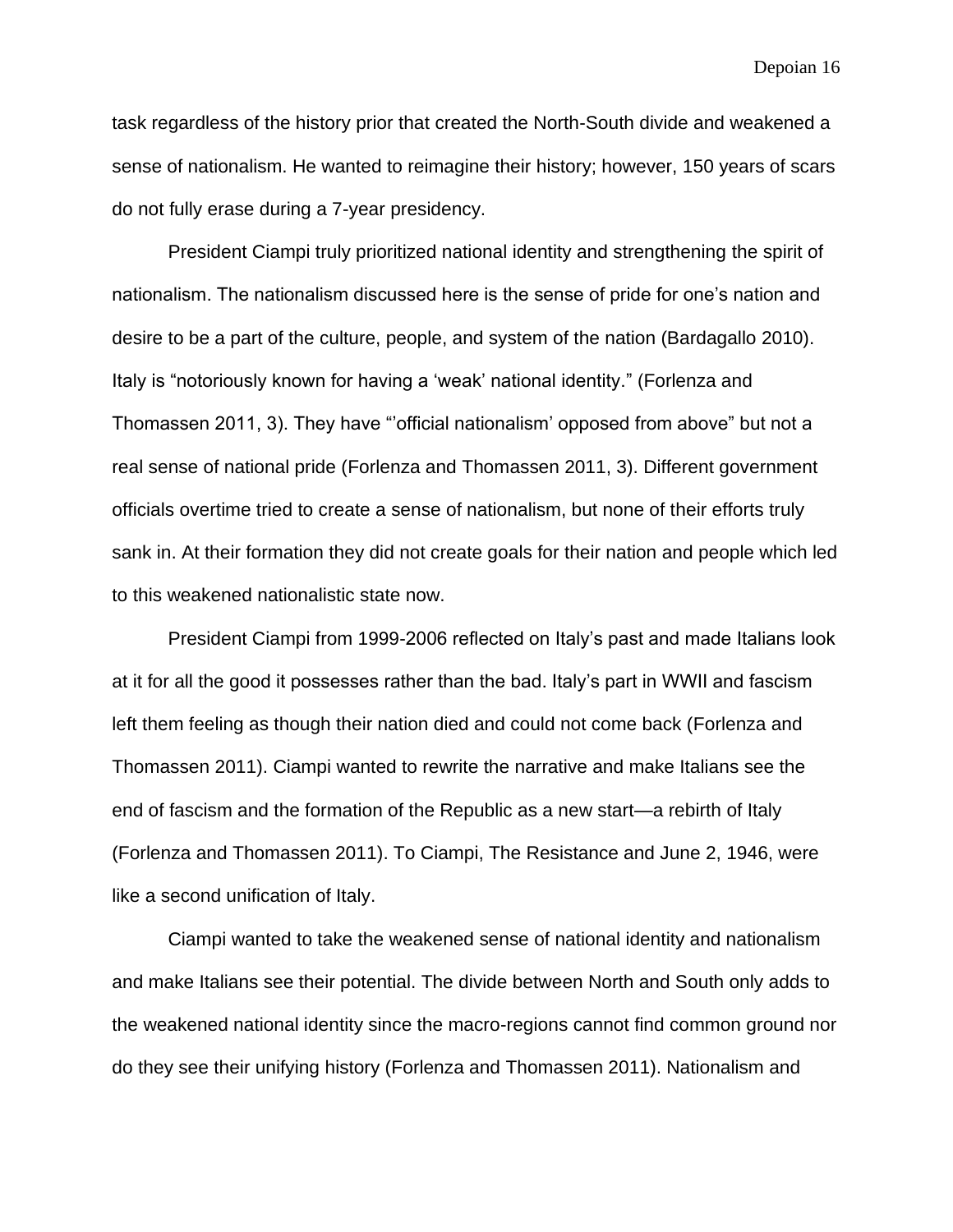national identity form through shared experience, relationships, shared culture, language, and a sense of connection to the others in one's country. Ciampi wanted to redefine their history, so Italians focus and unite under a new past. They needed a history where something was not taken from them, where one macro-region did not bring another down, where political differences made them stronger not weaker. Ciampi accepted the wrongs of Italy and said that these wrongs taught Italians to "fight for one's nation." (Forlenza and Thomassen 2017, 15). Ciampi wanted their history to be one of rebirth and lessons learned from the trials rather than mistakes and failure (Thomassen 2017).

From Unification to the modern-day, Italy underwent periods of change. They started as separate monarchy ruled regions and united into modern-day Italy. Looking at Unification and other historical events gives background as to why Italians view their regional counterparts the way they do. It also highlights the weakened sense of nationalism and why Italians cannot unite under one national identity. The pressures placed on the South both politically and economically by the elitist North resulted in long term resentment. Divisions during WWII, the leadership of Benito Mussolini and the formation of the republic further cemented the divide felt between these two regions. This left Italians feeling disconnected from each other and their nation.

#### **Literature Review- Nationalism**

 The literature significant to this topic revolves around theories and differing definitions of nationalism. Various scholars focused on different theories of nationalism and their implementation into nations. The theories include modernism, primordialism,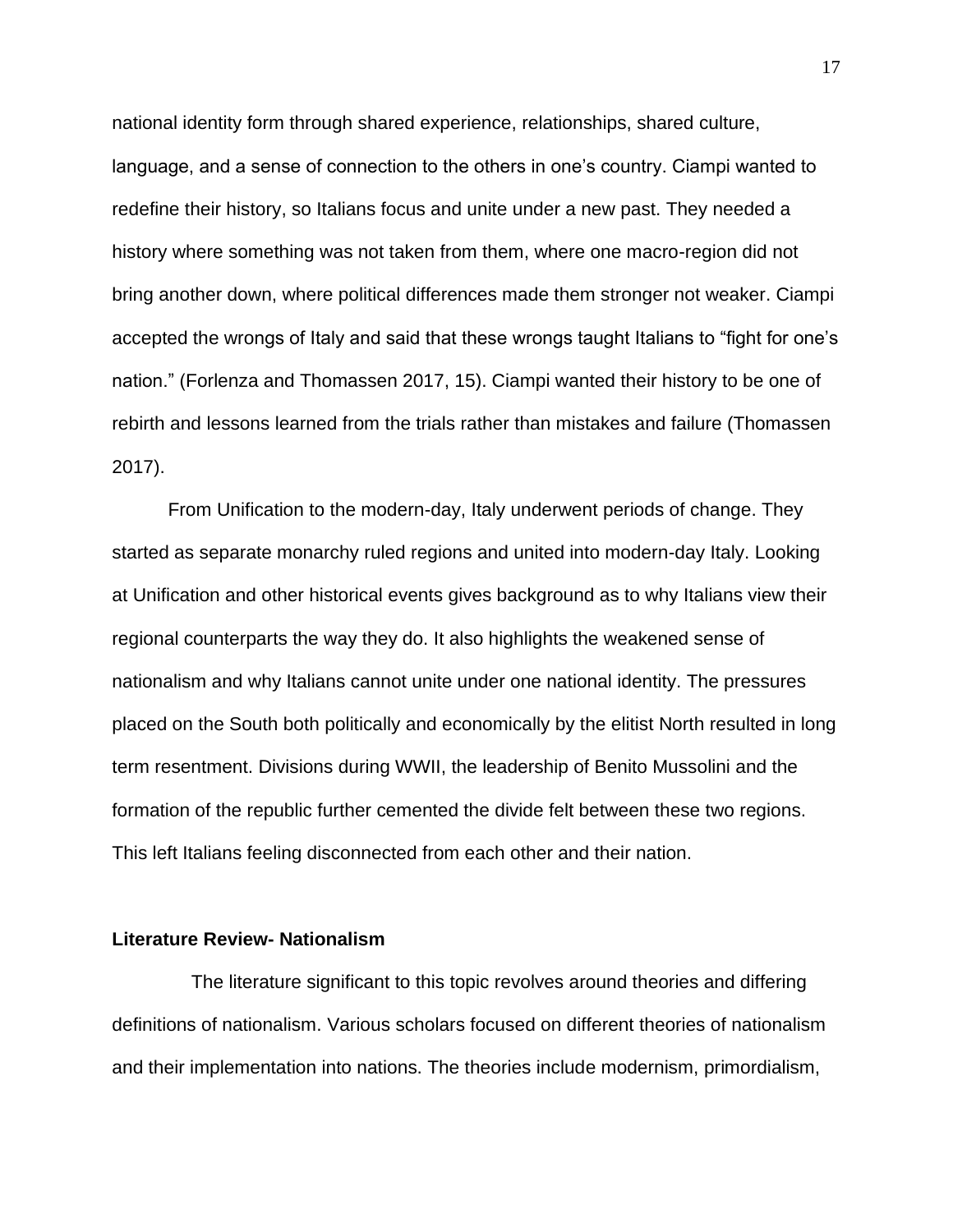ethnosymbolism/nationalism and newer unnamed theories (Gellner 1983; Smith 1995; Brubaker 2009; Calhoun 1993). The literature exhibits a range of theories of nationalism and proposes the question: What comes first-- nationalism or the nation? This question comes up in the discussion and debate between scholars on whether nations create nationalism or the reverse. Scholars like Smith and Gellner nuance it by giving depth to the reasoning behind nation and nationalism creation (Smith 1983; Gellner 1983). Each theory of nationalism explains how nations form nationalism or how nationalism was formed by a collective people prior to national formation. In contrast, modernists believe that modern society perpetuates nationalism (Ichijo and Uzelac 2004; Ozkirimli 2000). Specifically, industrialization, changing political structures and capitalism contribute to a rising sense of nationalism (Ichijo and Uzelac 2004; Ozkirimli 2000; Breuilly 2011; Gellner 1983; Greenfeld 1996).

Ernest Gellner defines nationalism as a primarily political principle and one bound to industrialization (Gellner 1983). Gellner looks at nationalism as what he refers to as a "one roof" term since he considers primarily one nation at a time in regards to nationalism (Gellner 1983, 51). His theory included the idea of elites in society imposing their high culture ideas on lower class citizens and "low cultures'' (Gellner 1983, 55). Gellner also goes on in his definition to say that nations and nationalism can emerge unexpectedly since modernization can happen rather suddenly (Gellner 1983). According to Gellner, nationalism occurs post-nation formation as a result of various factors including modernization, political control and societal elites. This definition remains one of the leading theories of nationalism and makes Gellner one of the most well-known theoreticians in the field of nationalism. Similar to Gellner, Liah Greenfeld,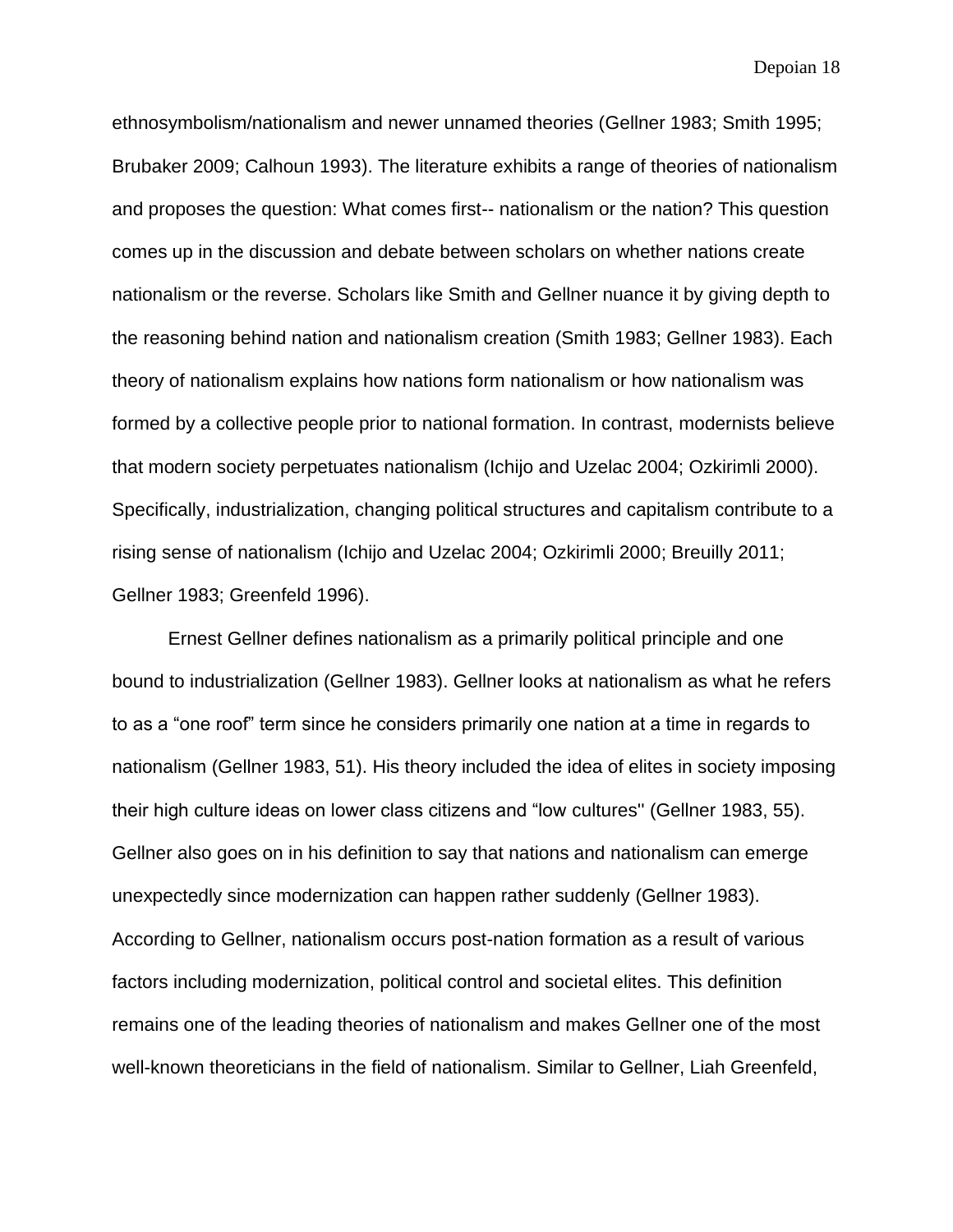another modernist, argues that industrialization drives capitalism and growth which in turn drives nationalism (Greenfeld 1996). Greenfeld says, "Nationalism is viewed as a cultural and psychological function of modernization." By this Greenfeld means that as nations industrialize, people can come into contact more often through improved infrastructure and become more united thus creating a sense of nationalism (Greenfeld 1996, 7). Greenfeld also argues the importance of democracy in nationalism since equality and social movement are essential to make a community feel equal to one another (Greenfeld 1996). She believes nations with democracy are synonymous with nations with nationalism because they give their people more of a voice and more options (Greenfeld 1996). This differs from Gellner's definition because it focuses on one type of government specifically in relation to nationalism. Gellner calls for a central government, but not one specific kind. Greenfeld falls under the modernist umbrella but adds her own nuance to the theory.

Benedict Anderson, while still a modernist, takes a more creative approach than Gellner and Greenfeld creating what he calls "imagined communities" in his definition (Bergholtz 2001; Ichijo and Uzelac 2004; Ozkirimli 2000). Anderson focuses more on the how and why people in societies think the way they do rather than a clear-cut definition. His definition is less restricted and considers factors such as emotion, identity and culture in the role of nationalism (Bergholtz 2001). Max Bergholz, a scholar who comments on the work of Anderson, clearly hails him, saying that Anderson fixed a gap in the literature around the 1980s and brought a new perspective to the table that other scholars had not considered (Bergholtz 2001). Anderson argues that the emergence of print capitalism, a form of industrialization, was the catalyst for nationalism (Anderson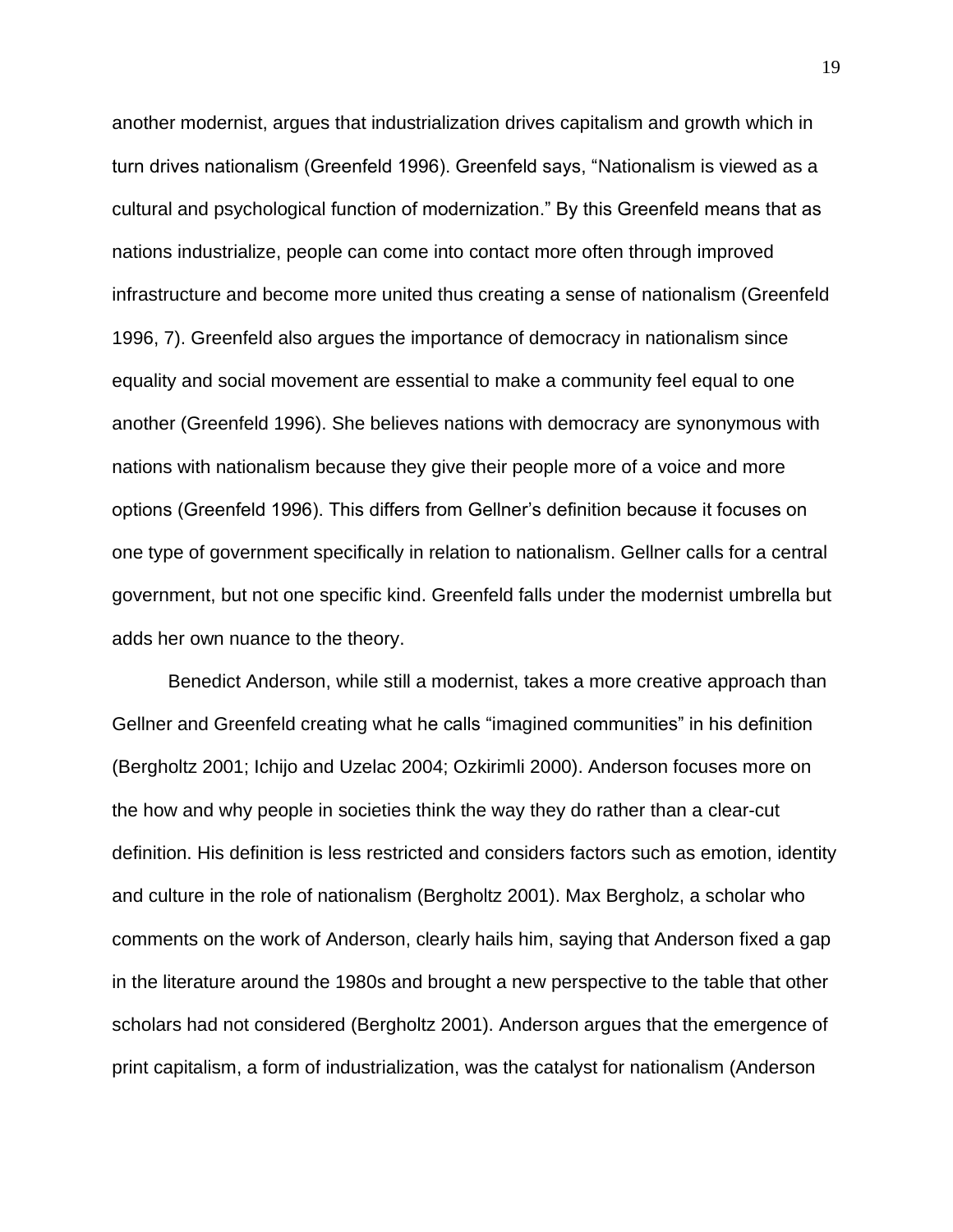1983). Anderson emerged as a new voice within the modernist field and explored the importance of culture in relation to nationalism more in depth than other theoreticians in his field.

Author and scholar Walker Connor is a mix of modernism and ethnonationalism which nuances both the modernist theories and brings ethnonationalism into the picture (Ichijo and Uzelac 2004). Connor defines nationalism as involving ethnic composition and modern movements contributing to nationalism. The theory of ethnonationalismsymbolism, made prominent by Connor in his writings within The Blackwell Encyclopedia of Sociology, directly critiques modernism since modernists believe nationalism came about after the nation and ethnonationalists believe people create nationalism at the start of the nation or even before (Ichijo and Uzelac 2004; Ozkirimli 2000). If Connor is a mix of modernism and ethnonationalism, that places him at an interesting point since they seem to conflict. Connor in his definition goes on to say that people of shared ethnicity form a bond and eventually a nation that they show "identity with and loyalty to..." (Ichijo and Uzelac 2004, 51). His definition pays particularly close attention to the relationship between ethnicity and nationalism and politics in relation to ethnic groups (Connor 1973). Unlike Gellner and Greenfeld, Connor pulls ethnicity into the conversation and talks about culture as a factor much like Anderson does.

Anthony D. Smith follows Connors ethnosymbolist theory and expands upon it, furthering the importance of people being part of a group that shares a history together. He emphasizes kinship and shared beliefs and ethnicity, but not to the point of saying that everyone in a nation should all be the same (Smith 1995). Smith also believes that nationalism comes before the modern era as "nations have origins in ethnic groups'' and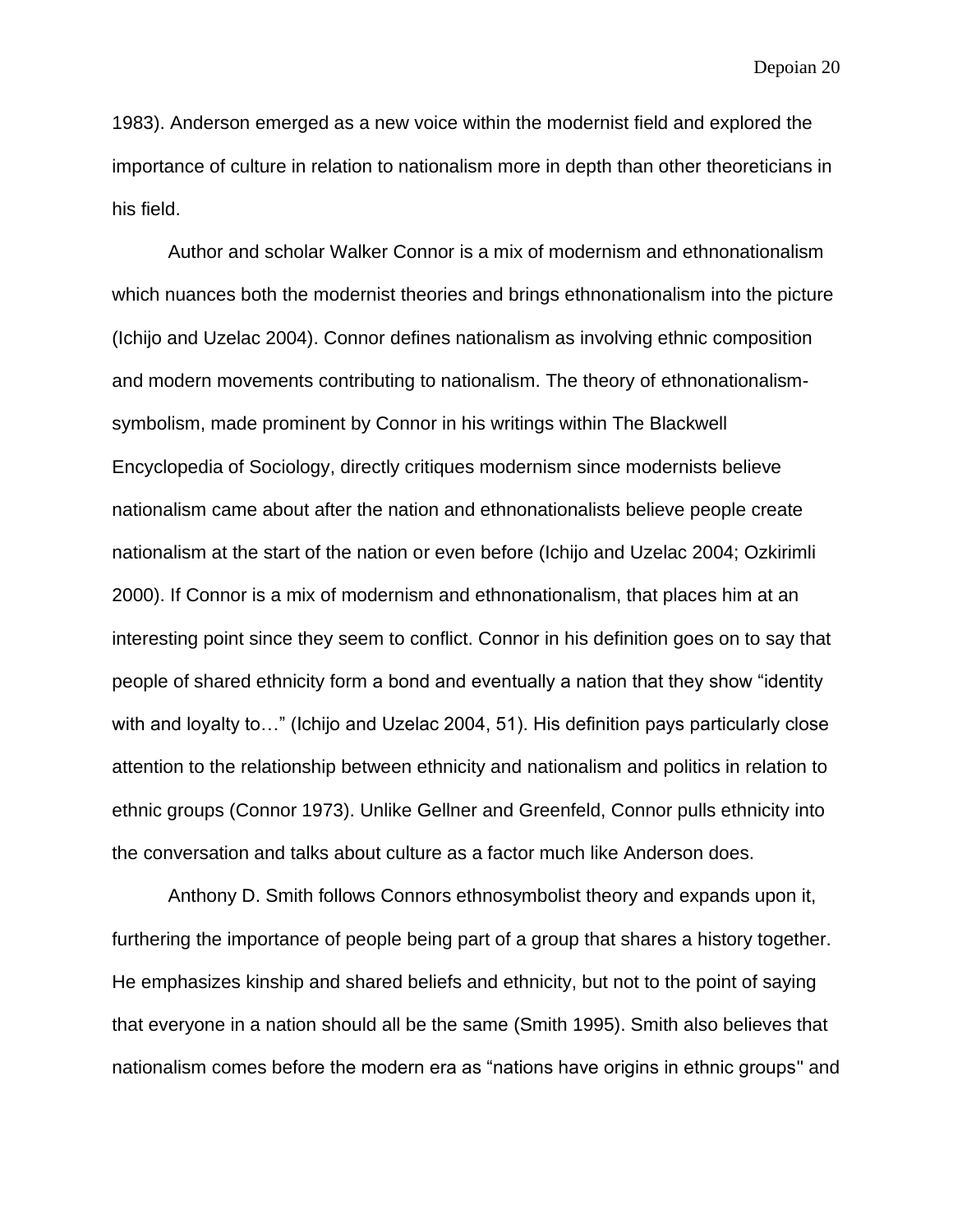nationalism comes from the "ethinie or "shared ancestry, myths, histories and cultures." (Ichijo and Uzelac 2004, 100-101; Smith 1992). Rogers Brubaker comments on Smith's work, saying that it is heralded decades later (Brubaker 2020). Brubaker says that Smith's focus on culture, ethnicity and nationalism creates a full picture of nationalism in a way other theories fail to (Brubaker 2020). Smith's theory claims that nationalism can pre-date a nation if a group of people feel solidarity and intense pride toward their shared past, beliefs and language (Smith 1992). This approach to nationalism highlights the importance of unity among the people rather than placing importance on the nation or territory itself. According to this theory, nationalism is made within the people and nations are the afterthought that can expand nationalism, but not create it in the first place.

Scholar John A. Hall, critiques Gellner claiming that industrialization does not impact nationalism to the extent Gellner, and other modernists make it seem (Hall 2000). Hall looks at nationalism as being established by already formed nations, primarily focusing nations in the EU. Hall argues that nationalism happens long before industrialization. Though industrialization can perpetuate nationalism further, it is a principle created before (Hall 2000). This critique of Gellner also goes for other modernist theoreticians like Greenfeld and Anderson because it questions the catalytic role of industrialization on nationalism.

While some scholars critique Gellner, others use his definition as the gold standard. Sam Pryke, an author writing about nationalism in the EU, wrote highly about Gellner. Pryke, like Gellner, also understands nationalism as a primarily political theory involving the elite. Pryke uses Gellner's definition defining nationalism in the EU by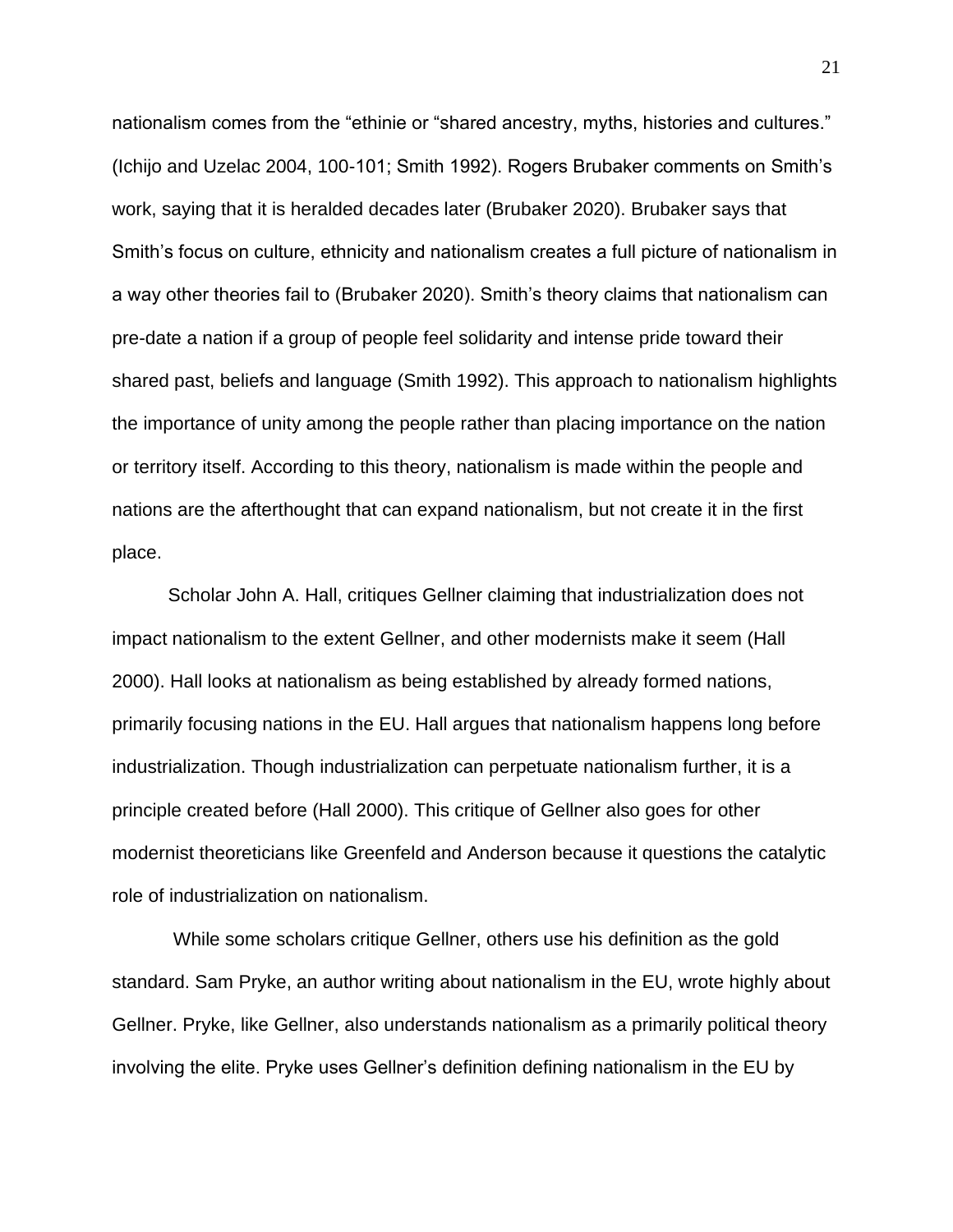saying that the EU created a unified major nation in a sense and those that feel loyal to it come primarily from middle to upper class society (Pryke 2020). While the EU is not a nation, it is a conglomerate of nations which operate under economic and political policies much the way an independent nation does. The EU came about due to a treaty to unify Europe. Pryke believes that the EU's sense of nationalism came from the will of middle- and upper-class elites, much like Gellner's claim that elites in society impose their culture to shape the nationalistic imagine suiting them (Herzfeld 2015). This support of Gellner showcases the array of opinions in the field.

In contrast to modernism, scholars critique the work of Greenfeld and Anderson's work. Craig Calhoun critiques modernism and Greenfeld saying that their definition forgets to address national identity and culture as a factor pertaining to nationalism (Calhoun 1993). Modernists see nationalism only as a result of modernity rather than it being a causal factor (Calhoun 1993). Walter Schnee claims that Greenfeld focuses too much on the internal structure of nationalism the way Gellner does and forgets to take other nations into account. Schnee's major argument is that nationalism cannot be solely looked at in one context, nationalism is a "transnational phenomenon." (Schnee 2001, 1). Scholars that only look at nationalism under one umbrella fail to see that nationalism relates to how other nations form nationalism and build off one another. Nationalism also encompasses the growing relationships nations have to one another and the way those relationships impact politics, economy and culture. Scholar, Anna Triandafylliou, critiques Anderson saying that Anderson needs to involve ethnicity even more in his definition (Triandafyllidou 2020). She thinks Anderson's definition recognizes culture and ethnicities' role to an extent but needs to take it further in order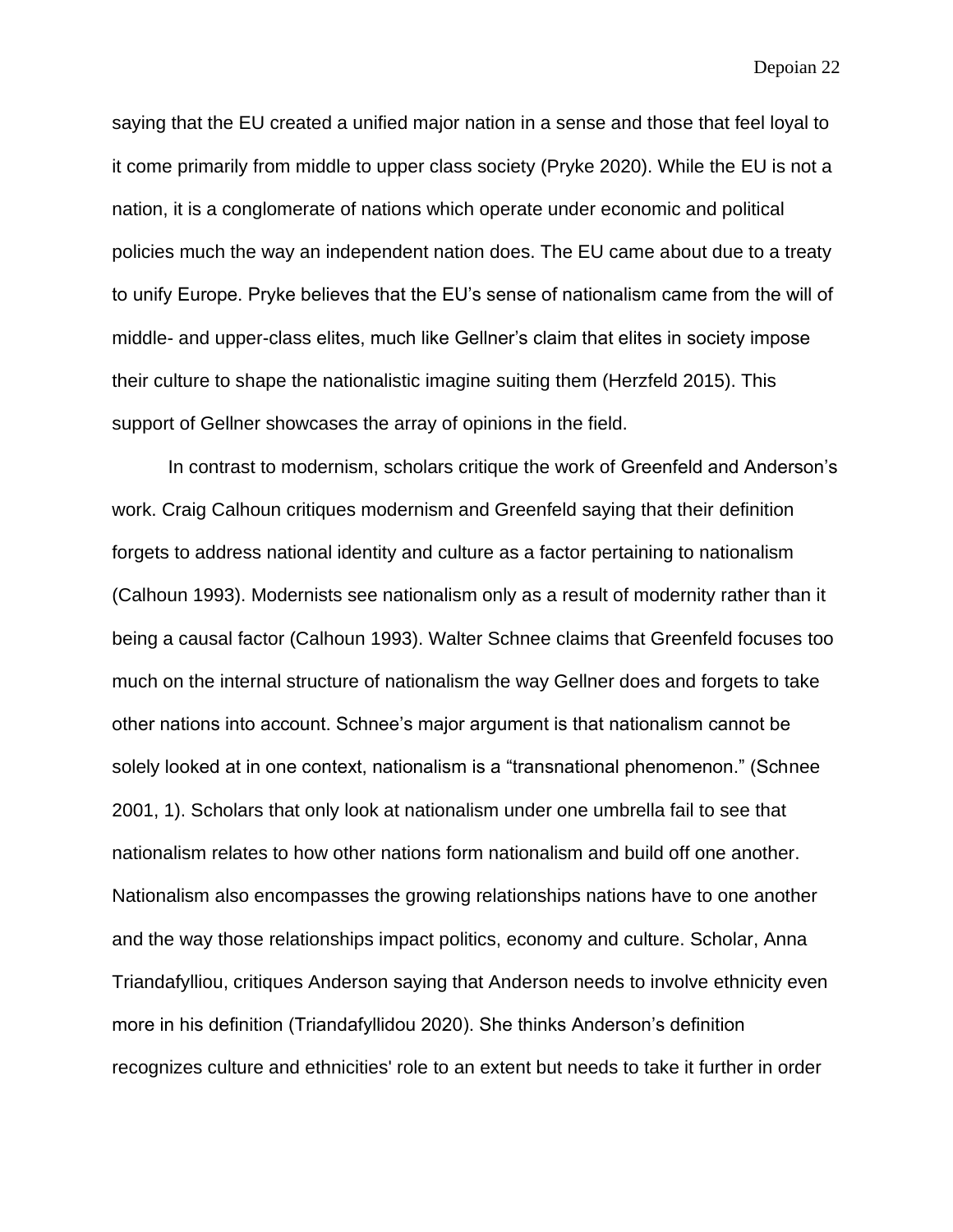to truly include minorities and migrants in the picture (Triandafyllidou 2020). These critiques on Greenfeld and Anderson show that nationalism can be pushed further and include aspects from other theories to make a more well-rounded definition.

Walker Connor is mentioned by other scholars under the ethnonationalism branch and is critiqued by new voices in the field of nationalism. Schnee critiques Connor's definition because he claims that Connor fails to explain why people will choose their nation sometimes even over their own self-chosen group. Connor states that within a nation people form self-identified groups, people with whom they share a background, culture, and ideas. Connor's version of nationalism also claims that at times people will choose their nation over self-formed groups even if the whole of the nation does not identify with them (Schnee 2001). Though Anthony D. Smith does not comment directly about Connor, he is also an ethnosymbolist and would agree with the role ethnicity plays in nationalism. Smith comments on the concept of self-formed groups. People can have multiple identities allowing them to form multiple groups. "These identifications may reinforce national identities…" meaning people who feel part of a larger collective feel more connected to their nation (Smith 1992, 6). Those who feel pulled between multiple communities can always feel whole knowing they are a part of a nation. Connor's definition is strengthened by Smith because those that choose their nation over their self-chosen groups may do so because they will always be a part of their nation even if their own self-identification changes. Smith builds onto ethnonationalism with his own definition. Smith defines nationalism as a "more homogenous category than…modernists." (Ozkirimli 2000, 156).

23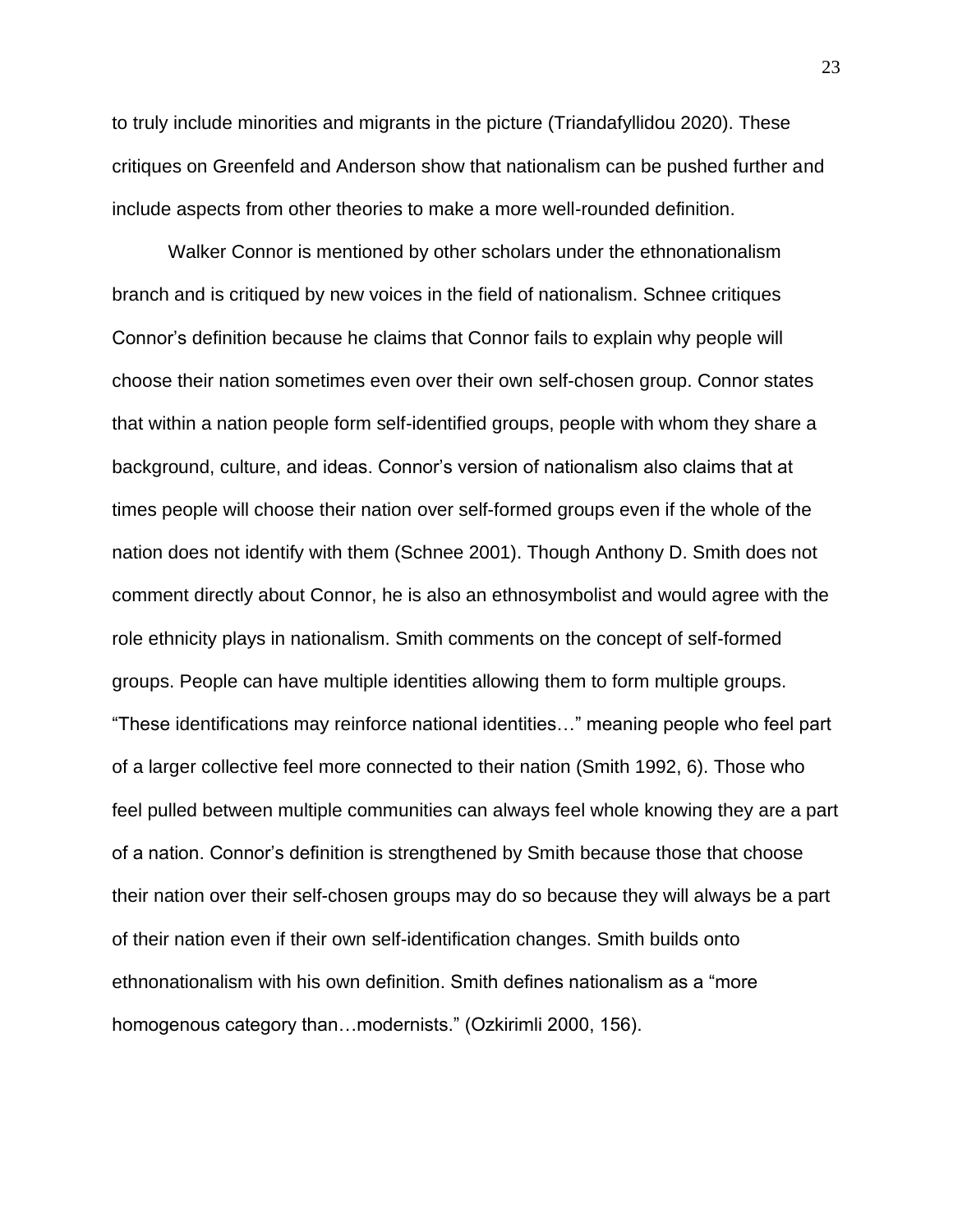Anthony D. Smith's definition of nationalism remains relevant through the decades and is still commented on by other scholars. Smith was once a student of Gellner but disagreed with his teacher's perspective on nationalism. From Gellner he learned the complexity of nationalism and sought to form his own ideology. Smith holds Gellner and his theory in high regard, but also learned to form his own opinion and make a name for himself in the field (Smith 1983). Anna Triandafylliou, who once worked with Smith and holds him in high regard as well, stating that she feels the area of nationalism needs to be expanded upon in the changing century. She appreciated Smith's work but feels as though it is no longer accurate in the 21<sup>st</sup> century. While Smith does focus on ethnicity, Triandafylliou feels as though past scholars lack focus on the role of "Others' ' in nationalism and nations. By "Others' ' Triandafylliou refers to transnational relationships, minorities and immigrants. In the modern context these groups are essential to include in a working definition of nationalism (Triandafyllidou 2020, 2). Smith expanded upon his teacher's definition and Triandafyllious did the same with Smith showing the changing nature of nationalism as time moves on.

The conversation between these different scholars communicates the array of opinions on the topic nationalism. There are clearly various theories and scholars who do and do not agree with each other. Some theories hold up overtime and some need to be adjusted to match modern day phenomena. These scholars focus on how nationalism appears within a country or appears prior to the nation forming.

Some scholars argue that nationalism comes prior to nation formation, while others argue that nations and their progress forward create a sense of nationalism (Gellner 1983; Smith 1995). The latter argument encompasses the Italian case far more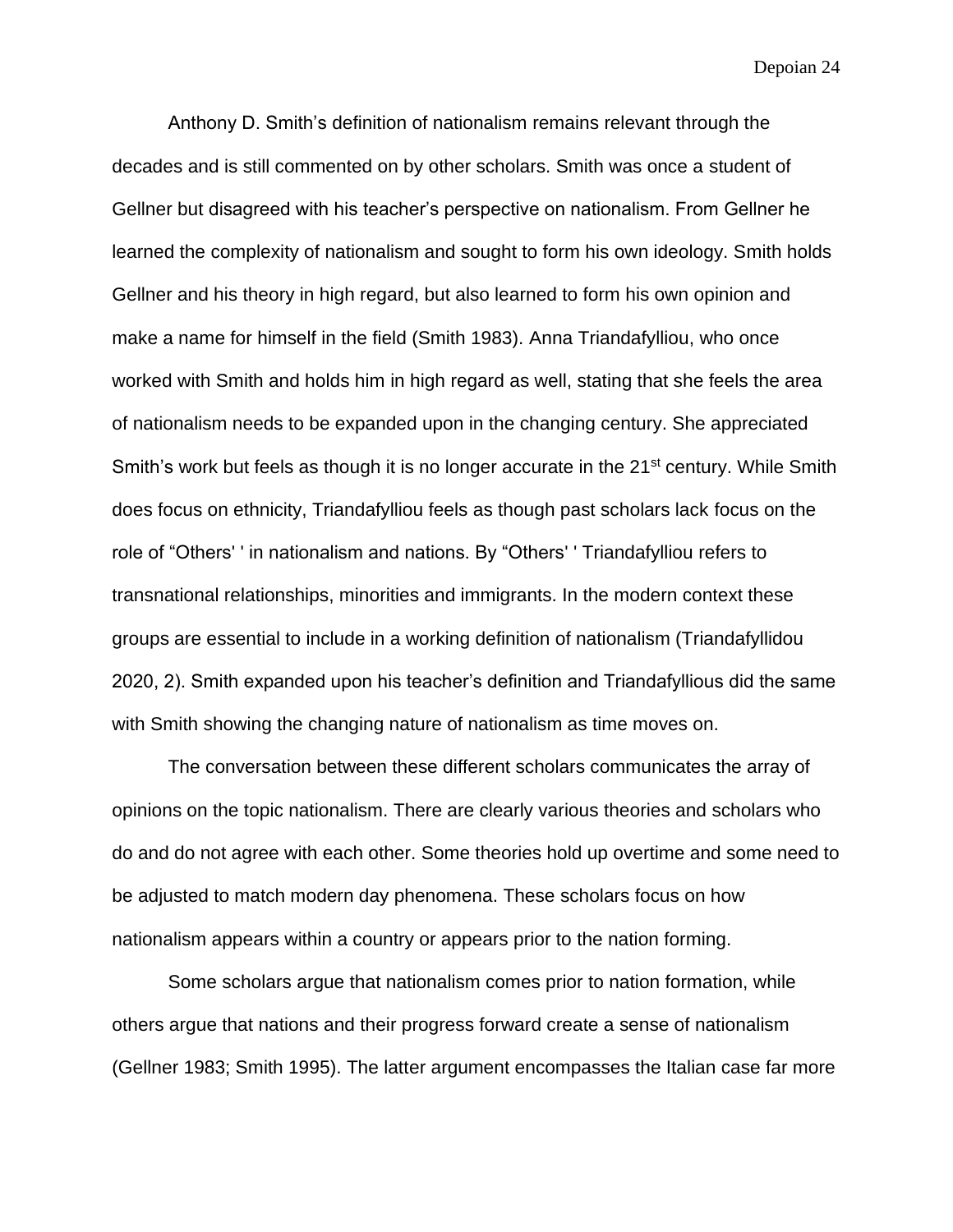than the former since Italians lacked nationalism before they formed, then worked, however unsuccessfully, to create nationalism post-Unification. For ethnonationalism, nationalism can come before or after the nation based on nation creation. Finally, for modernists nationalism occurs after nation formation. Few scholars can come to an agreement on when nationalism truly comes about. This places a significant role in the debate about nationalism and the disagreement in the field.

With the case of Italian national unification and Italian nationalism it is important to note the efforts to first set up a ruling system and industrialize. The House of Savoy was the first monarchy in Italy and came from a Northern family (Forlenza and Thomassen 2017). With the North in a position of power, they began focusing on industrializing themselves rather than the entire nation. The goal of industrializing Italy's north was to make them equal to other developed nations in Europe such as Britain and France. Italians believed industrializing themselves would create more jobs in the north, increase exporting and trade agreements with the other EU nations and unify Italians under one common goal (Forlenza and Thomassen 2017).

Industrialization in the north being used to unify the Italian people aligns directly with modernist ideology laid out by Gellner and Greenfeld. Modernist theory claims that nationalism resulted from industrialization and the rise of capitalism (Gellner 1983). Cavour believed that Italians would unify once the nation formed and the ruling class in the north thought modernization would be the unifying factor (Pryke 2020; Forlenza and Thomassen 2017). Gellner's definition also applies to Italy because as mentioned previously the north took on the role of leading Italy and they decided to industrialize themselves, leaving the South behind. Gellner believes that society's elite impose their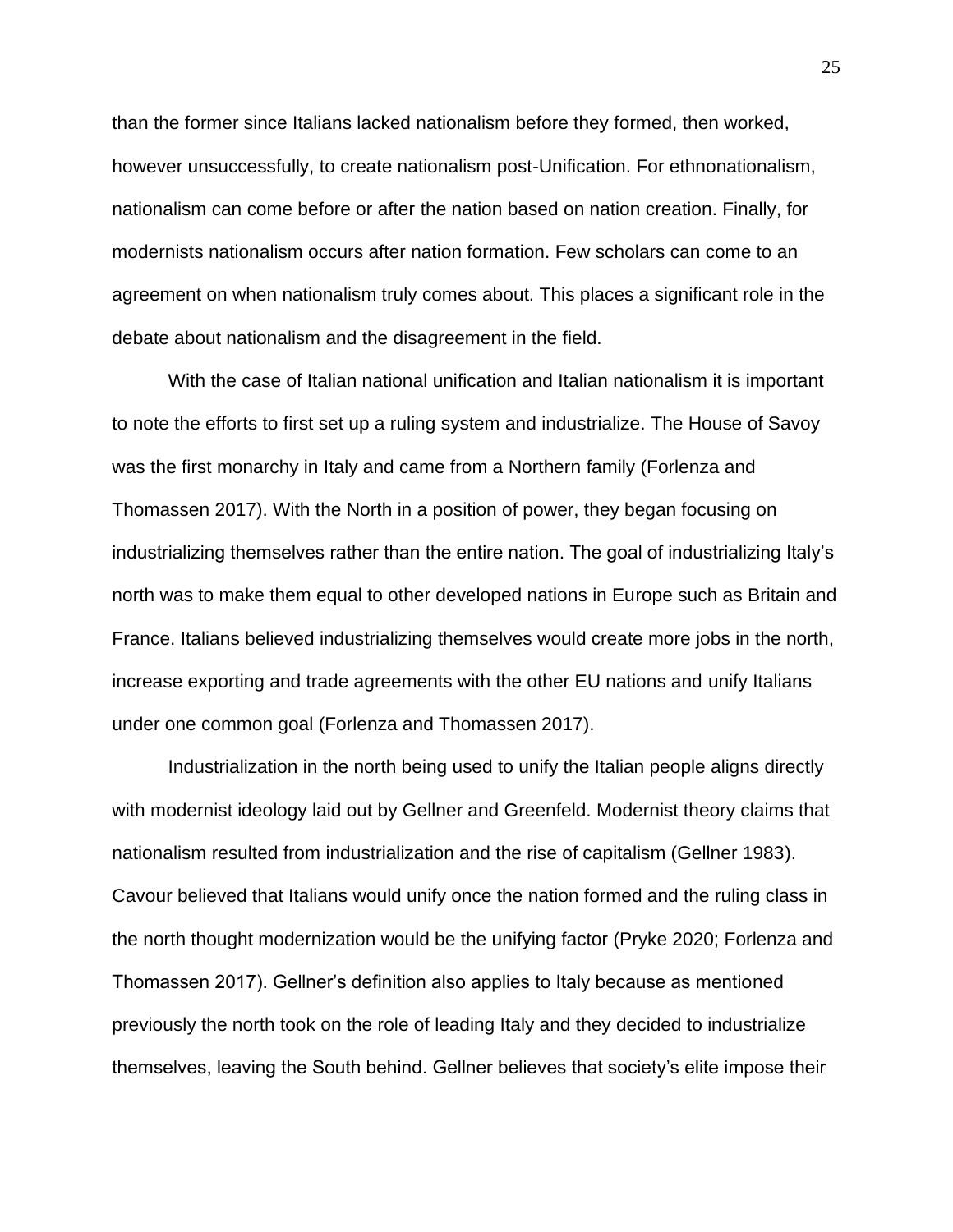culture on the poor and low cultured to establish nationalism that benefits them and represents a move towards modernity (Gellner 1983). Northern Italians did exactly this, they pushed their agenda on the entire nation and sought to use modernization to create nationalism, when in fact it left the south feeling resentful towards their macroregional counterpart (Caponio et al., 2018). Greenfeld agrees with the concept of elites running the nation because she believes elite is synonymous with nation during this time period (Greenfeld 1996). Greenfeld diverges from Gellner's definition because she believes, ideally, that the elite will work with the lower classes to create social mobility and create a new system that will allow equality and pride (Greenfeld 1996). Gellner focuses on the reality that elites exist and dominate the nation most times, causing their will to be the direct of the nation and the push for industrialization (Gellner 1983). Italy works more in line with Gellner's reality compared to Greenfeld's fantasy.

Ideologies from different theoreticians give diverse perspectives on nationalism, however, they do not work in this context. Smith asserts that nationalism comes prior to a nation-state forming since ethnic groups form unity and identity prior to ever becoming a formal nation (Smith 1992). Smith argues against modernist ideas even though he was once a student of modernist theoretician Ernest Gellner. Smith believes that countries that do modernize still derive their nationalism from ethnic roots since their ethnic roots unify people under a culture, past, language and belief system (Smith 1992). This theory, while valid in its own ways, does not adequately represent the situation Italy faced since Italians did not have a shared ethnicity, past, or culture to unify them before they formed a nation-state. Italians were incredibly resentful of being forced together and even after various political leaders tried to unify them, their lack of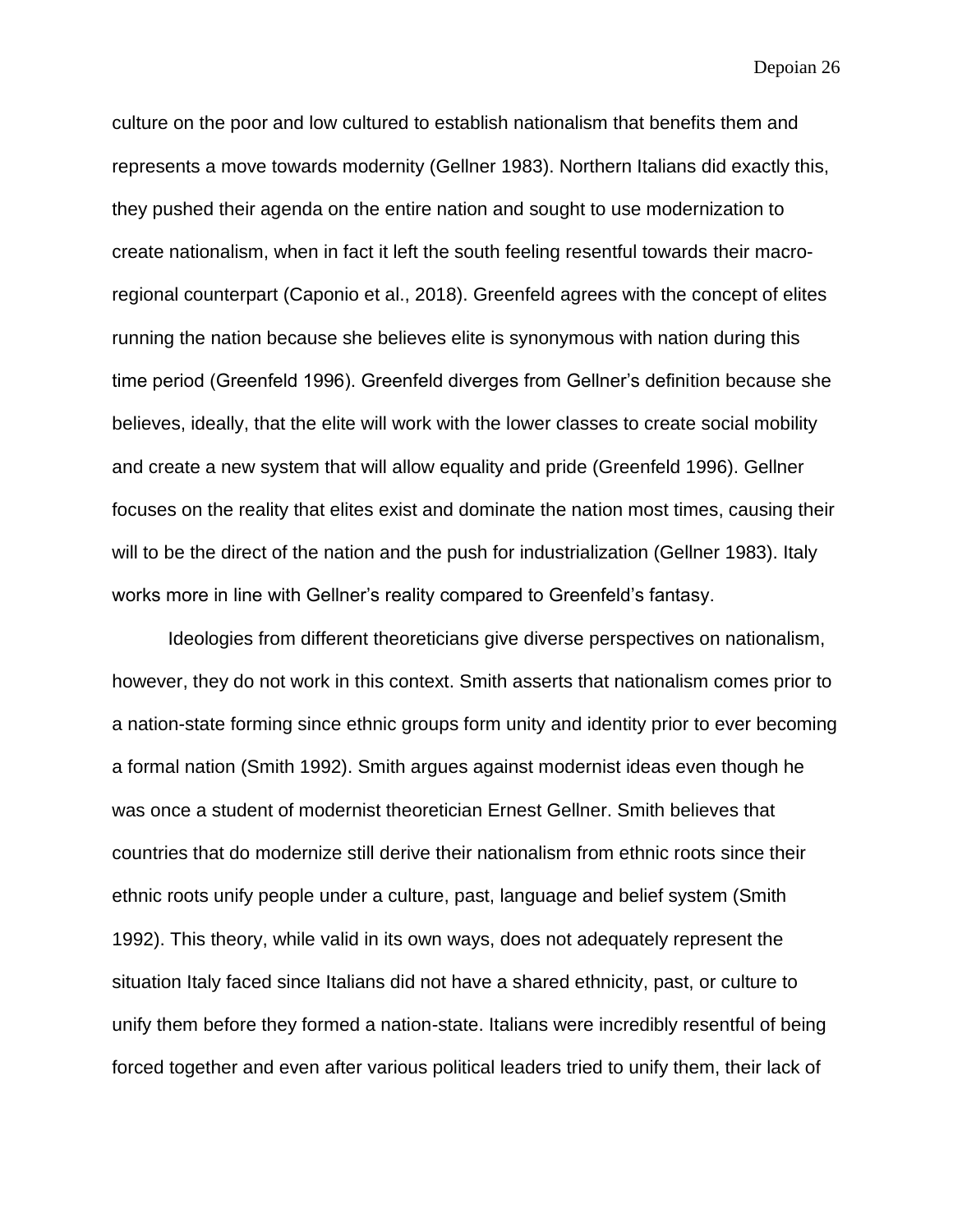common ground and shared past kept them divided (Leydesdorff 2021). Modernist theory best represents the way the Italian state worked to form a sense of nationalism, even if it was unsuccessful in the end. Ethnonationalist theories may encompass other nations and the way they maintain nationalism, however, Italians never had shared culture to begin with.

Italy faced a lasting macro-regional divide between their Northern and Southern regions regardless of the efforts made to unify them. The major scholars in this field lack a concise definition of nationalism, and debate which theory most accurately describes the way nationalism is formed. The different theories include modernists and ethnonationalists which take on entirely different perspectives of nationalism. The case of Italy is illuminated further by modernist theory rather than ethnonationalist theory. While there is little consensus in the field of nationalism between scholars, modernist theory most accurately represents the way Italians attempted to form nationalism and unify their people.

## **Data Section**

This thesis focuses on the failures of the Italian state in creating a sense of Italian unity. Looking at other scholar's work in the field of nationalism and nation-states illuminated that there is a debate about the relationship between the nation and nationalism. Based on the literature, theoreticians used similar wording to define nationalism. Nationalism, generally, means a collective of people sharing a past, beliefs, culture, language, or territory and unifying behind that identification. Scholars such as Ernest Gellner and Liah Greenfeld assert that nationalism is directly connected to the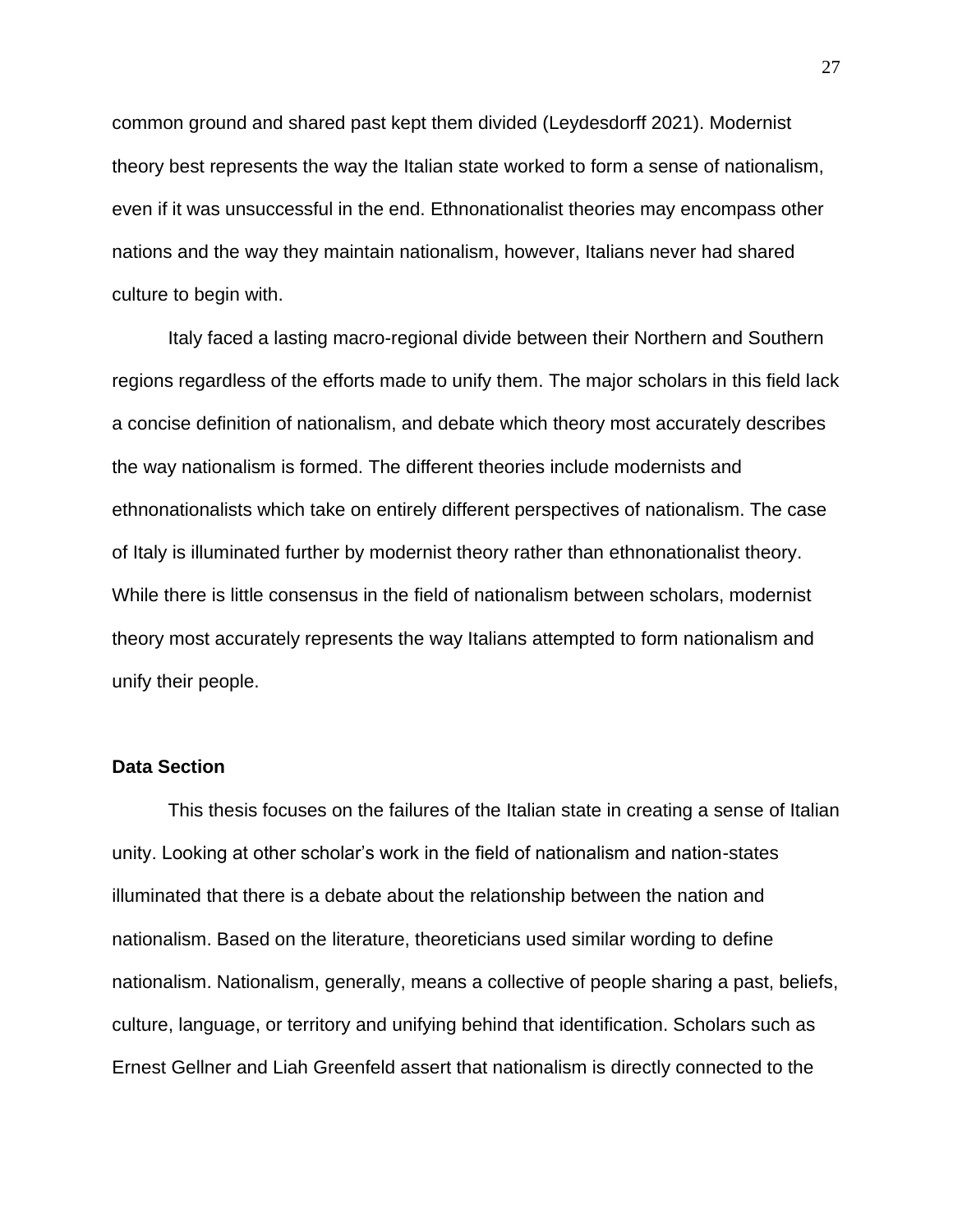industrialization of nations and the importance of elites in forming a sense of nationalism (Gellner 1983; Greenfeld 1996). This aligns with the efforts made by Italy to create unity and patriotism within their population and the role northern elites took to insert their ideas into the Italians narrative.

The Italian case of nationalization started during their Unification efforts and continued through their timeline, most notably during the Fascist Era. During Unification the monarchy sought to celebrate the new nation-state and manifest future success. The Italian state wanted to "mould a national character." (Dagnino 2013, 3). Then the shift in history highlighted the rise in a new political power that worked to unify the Italian people under one common cause. Benito Mussolini, the Fascist leader, worked to bring the North and South not only together, but under his cause. Both cases of attempts at nationalization demonstrate Italian elites and political figure's inability to unify the people. Their efforts fail and add to the divide between the macro-regions further cementing their lack of Italian unity and pride as one collective.

#### **Historical Case Study- Unification**

Even though the Italian state and leaders of Unification intended to implement a sense of nationalism, the fault already divided Italians causing their efforts to fail. Overarchingly, the lack of nationalism at the time of Unification points to a complex situation in Italy's future. Unification was a forced uniting of the Italian people rather than a gradual process that the citizenry desired (Foschi 2016; Bardagallo 2010; Agnew 2017; Thomassen 2011; Donovan 2001). The leaders of Unification sought to make a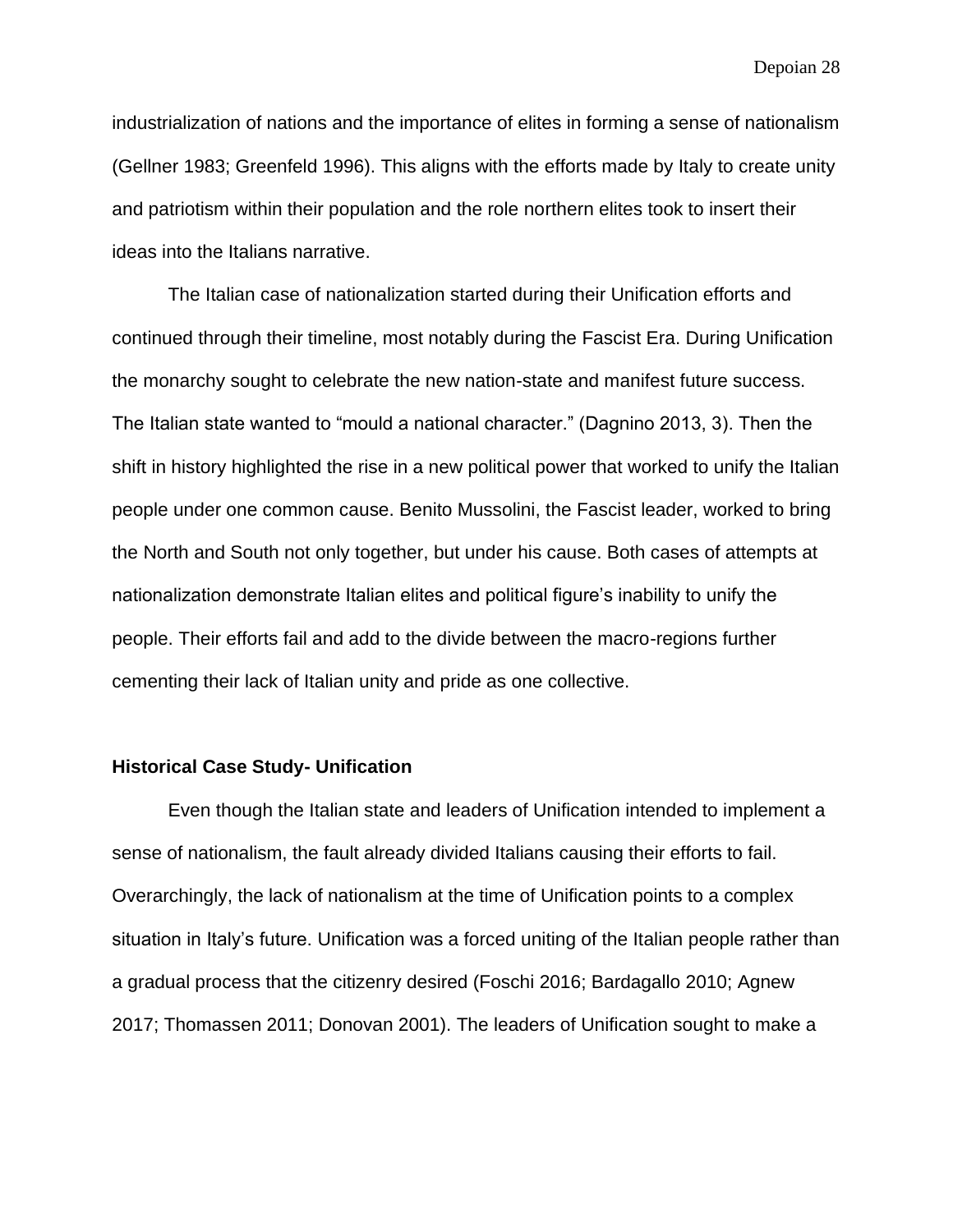country out of independent kingdoms, without considering the repercussions of their actions.

The House of Savoy, or Italia Savoia, was the first monarchy in Italy and came from a Northern family. They ruled the new country from 1861 until 1946. This Northern family came from wealth, and owned a sizable amount of land in the Northern regions of Italy. This family worked with leaders of Unification such as Giuseppe Garibaldi to join the Northern regions together (Forlenza and Thomassen 2017). The House of Savoy remained in power as the monarchy of Italy until a new governmental system overthrew them (Forlenza and Thomassen 2017). For many Northern Italians, "the monarchy has indeed become a symbol of unity." (Forlenza and Thomassen 2017, 8). After the Savoy came to power in 1861 "statues were carved, monuments erected…" and holidays made in their honor (Forlenza and Thomassen 2017, 8). Actions such as these represent a move towards nationalization because monuments and statues are meant to evoke a patriotic or sentimental feeling. Their goal was to inspire unity and pride in the hearts of Italians by looking at these new symbols of the Italian nation.

While this was the ruling class of the North, the South felt much differently towards them. Southern Italians viewed the House of Savoy as the monarchy that took their royal family, the Bourbons, out of the picture (Salerno 2006). They did not look at the new royal family as their monarchs. The Unification of Italy, in the eyes of the Savoy, was their crowning achievement as a monarchy, however, to the South this was the reason they disliked them. They blamed the family for forcing them out of independence and under the rule of elites that ignored their wishes.

29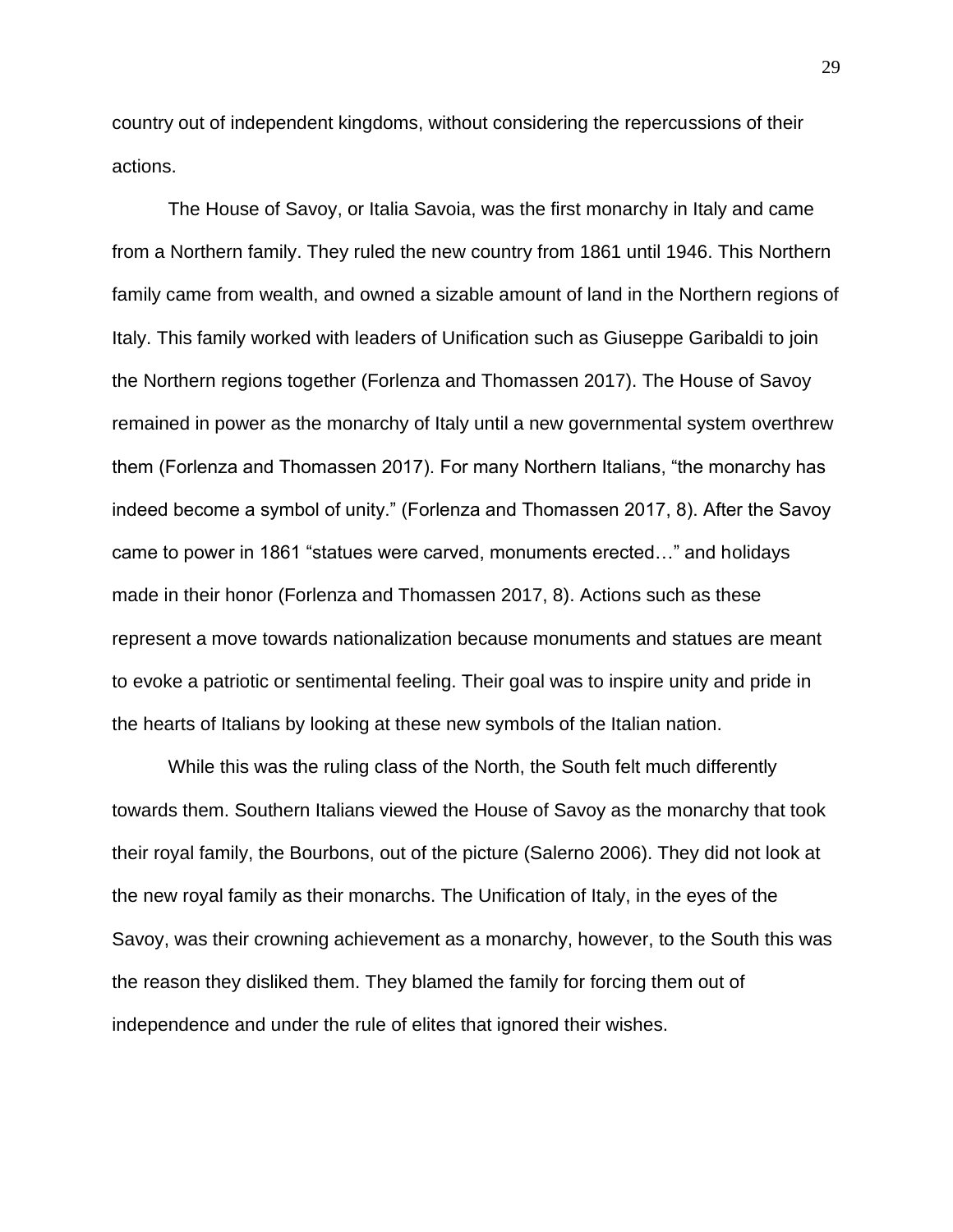In the early 1900s The House of Savoy celebrated Unification and worked to inspire national unity (Forlenza and Thomassen 2017). This celebration was to commemorate "the nations progress toward greatness, modernity and civilization." (Forlenza and Thomassen 2017, 8). King Victor Emmanuel believed the success of the nation would come from "the beneficial intervention of God's will." (Diego 2018, 1). This was Italy's first World's Fair and celebration of a unified nation. King Emmanuel desired glory for himself and his family, thus spoke of grandeur and the upcoming successes of the nation (Diego 2018). He saw Unification as an inevitability and the partnership of their great family and "popular participation" of the people (Diego 2018, 1).

Not everyone at the celebration believed Italy achieved greatness with Unification, nor would in their future. Southerners saw this event as a frivolous bourgeoisie festival. Instead, they held "protest rallies against high living costs…" and pointed out the existence of "Two Italies'' in their world—one thriving on economic and political power and the other frustrated and clawing to get by (Forlenza and Thomassen 2017). In essence, the monarchy, post-Unification, tried to celebrate what they saw as the successful starting years of their country. The celebration's main goal was to lay out a national identity, one of power and greatness of the accomplishment made by the Italian people and especially their new rulers. The monarchy sought to convey a message of "national destiny" and promote an awakened sense of nationalism that was not evoked when first unifying (Forlenza and Thomassen 2017). Unsurprisingly, this backfired since the South "had opposed Unification as an act of unjust centralization" and felt slighted by the actions made by the Italian state since Unification (Forlenza and Thomassen 2017). Without shared memories, culture, beliefs and opportunities to grow,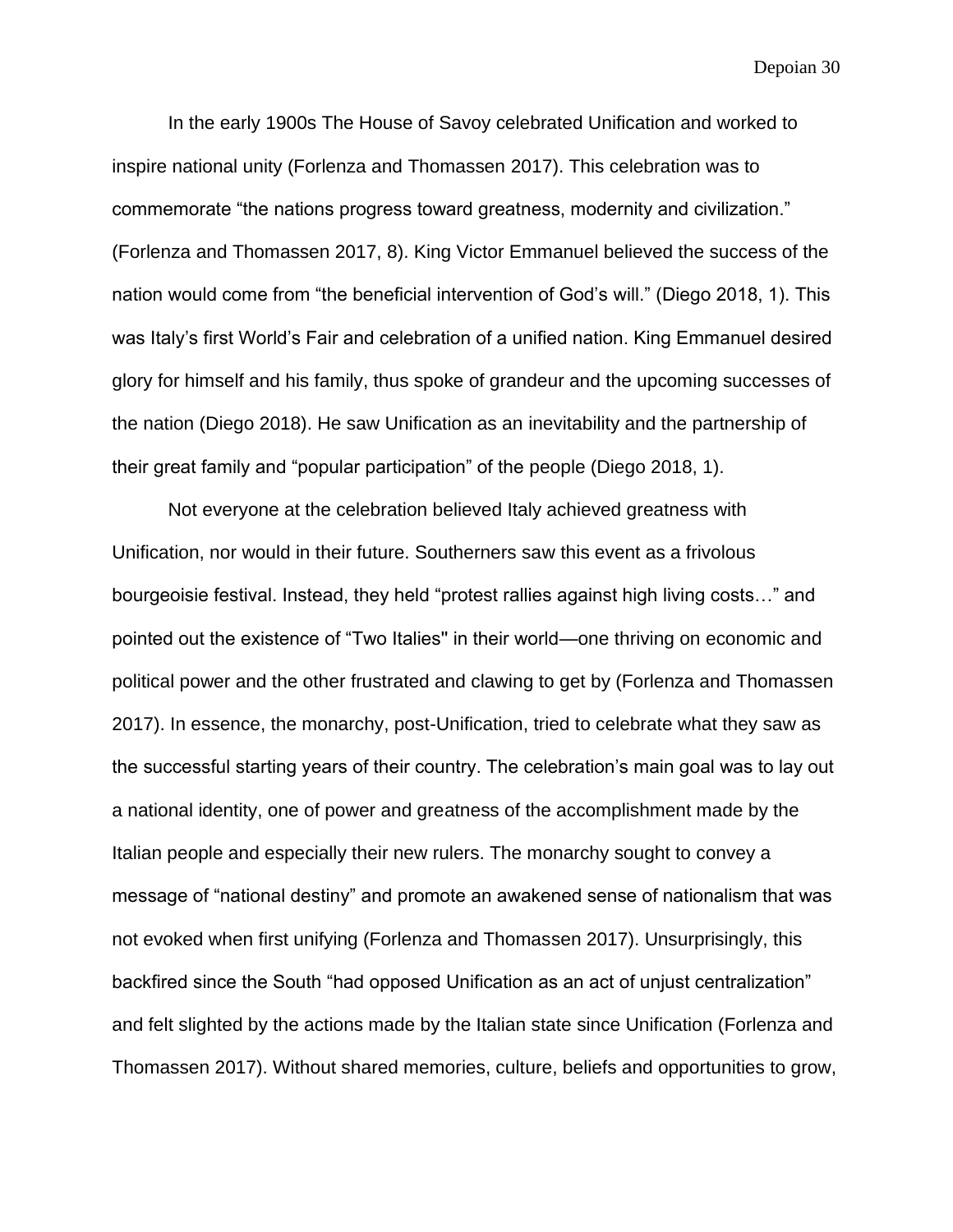the macro-regions had nothing to unite behind. The words being spoken at the celebration were just that—words. They held no meaning to the Southerners and bolstered the North's superiority. With one celebration aimed at unity, the North and South grew more divided.

After this celebration, the rise of a peasant revolution came about to fight the elite rule of the North. The Southern peasants and farmers felt the strain of modernization efforts in the North funded by their agricultural struggle (MacLean 1985). When the celebration occurred in the North, peasants marched on the elites and the monarchy, protesting their rule. They claimed that the efforts made by the Savoy to "unify" put the South into poverty and prevented them from being independent (Forlenza and Thomassen 2017). They protested the "high cost of living" and their exploitation (Forlenza and Thomassen 2017, 8). During the event the Northerners defended themselves and the Savoy claimed that none of their progress to unite Italy was detrimental to the South. The peasants were arrested, and the high taxes continued, however, word of the protest made its way South, and a rebellion grew (Forlenza and Thomassen 2017).

Based on the celebration of the 1900s, The House of Savoy worked to nationalize Italy, however, their actions left the South embittered and in rebellion. Celebrating the Unification of Italy in the North, by the Northern, elite monarchy, for the purpose of highlighting all the good the country has done since Unification, primarily in the North showcases the exact reason this celebration failed. Nowhere in this gathering were the Southerners considered as more than guests to attend and appreciate the glory of the Savoy. The elitist nature of the North and the monarchy built the national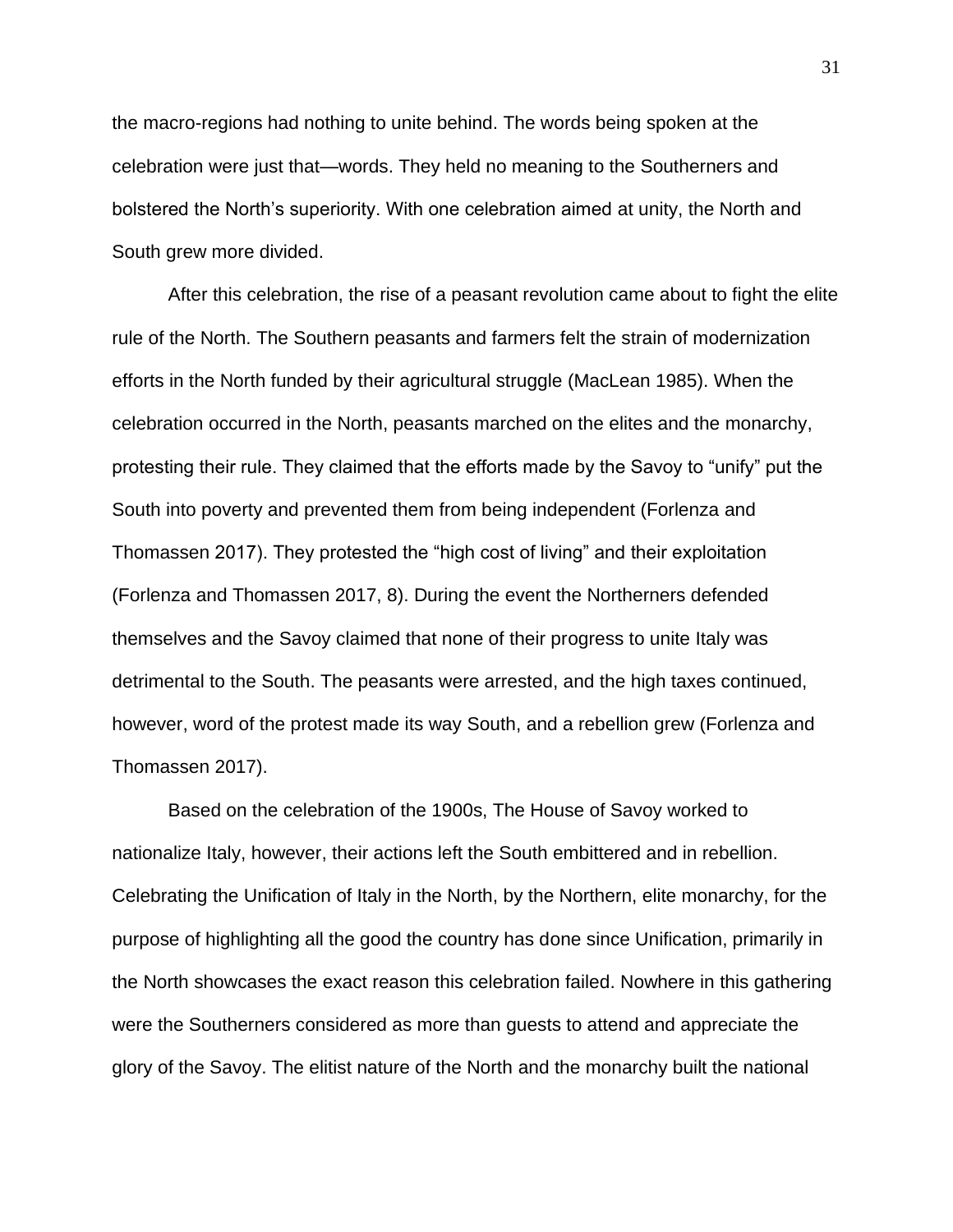image that the South rejected. This celebration more than highlighted the divided nature between them and their failure at inception to sufficiently unify.

#### **Historical Case Study- Fascist Period**

In 1919 the political movement, Fascism, led by Benito Mussolini was on the rise taking ideas from the Risorgimento to create a "revolutionary appeal" around his political agenda. This 58-year shift in time period moves one through Italian history to another key era in Italian revolution and leadership change. Mussolini sought to use symbols from Italy's past to fuel his "speeches, films… political rituals…[and] newspapers…" (Forlenza and Thomassen 2017 9). His hope was that people would hold onto the symbolism of the past and that would make them sentimental, thus relating to his cause.Though many Italians rallied behind Fascism, their loss in World War II immediately made Italians regretful of their choices. They took their embarrassment, anger and regret out on one another, each macro-region blaming the other for the poor outcome of their decisions.

Mussolini was convinced that "forging…an authentic national character" was the first step to offering "all social classes a sense of strength, virility and will." (Dagnino 2013,2). Mussolini's ideology spread quickly since it applied to all compared to past political parties aiming to please only the elites. The Italian people united behind this new movement because it "finally [gave] to the Italian people what they much longed for—political and moral unity…" (Dagnino 2013). Fascism "was a beacon in a dark world" for Italians and it gave them a feeling of redemption from the crises of their past as a nation. Fascism would rewrite their past and give them a shared memory to unify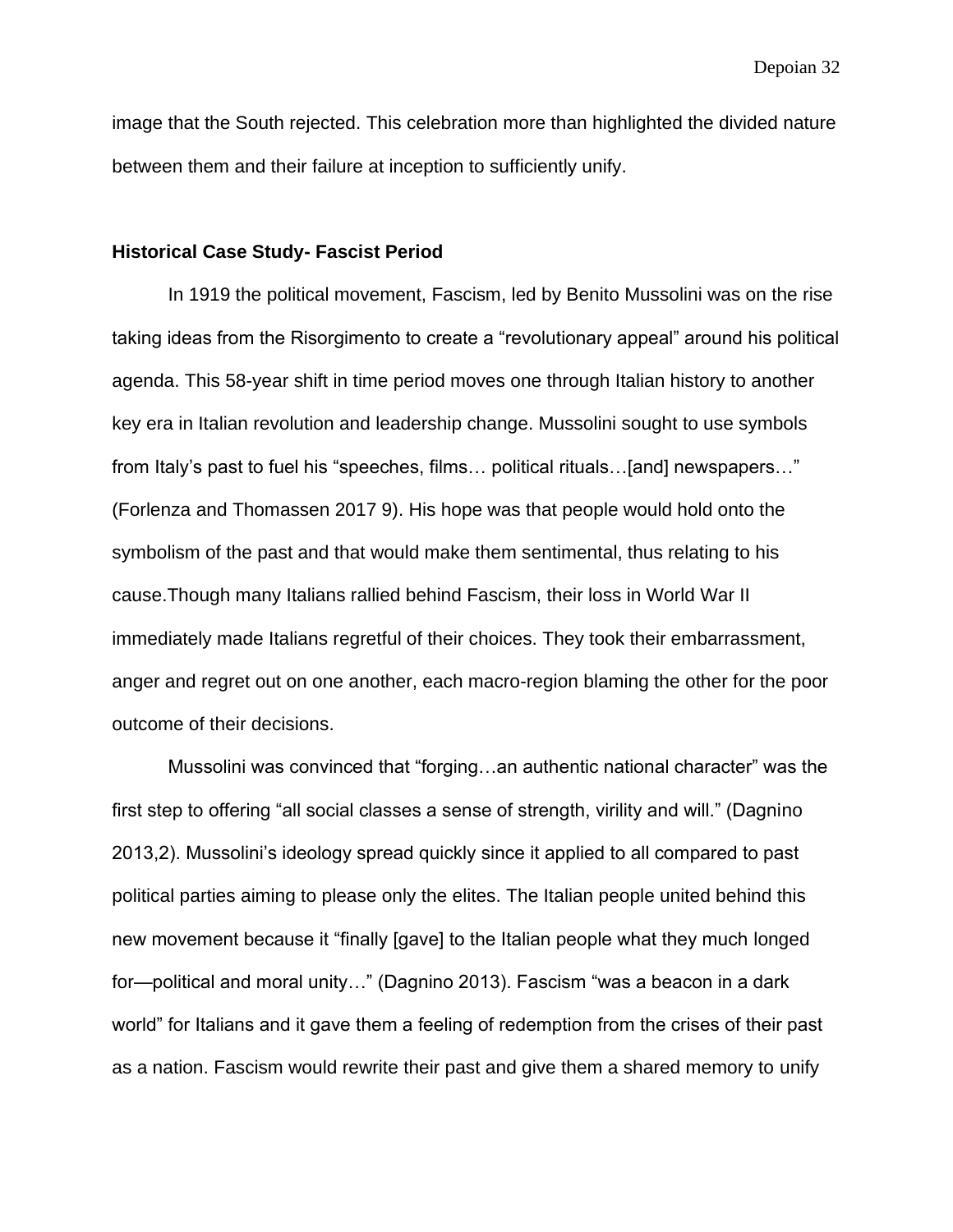behind, becoming a conscious "Italian people." (Dagnino 2013). Fascism seemed to be the answer to everything Italians sought and had not found until this point, this political system would resolve the divide and bring each region prosperity, prosperity they could experience together as a collective people.

Mussolini wanted to continue the efforts of the Risorgimento, he saw that Italy was created and wanted Fascism to be the mode of unification to make true Italians. In 1932 Mussolini created the ritualistic historical celebration called Mostra Jubilee to commemorate the death of Garibaldi, "Italy's most popular Risorgimento hero" and the anniversary of the March on Rome (Forlenza and Thomassen 2017, 11). The overly ornate and theatrical event was the "highest expression" of politics and Mussolini's power (Forlenza and Thomassen 2017, 11). Mussolini introduced a new exhibition, a stamp commemorating Garibaldi, and a new holiday to be celebrated in schools. This all was a show of Mussolini's success at finishing Unification. He was honoring the past hero of Unification and making himself a more modern hero because he finally did as Cavour said, he made Italians. While he was honoring the past, he made it abundantly clear in the three-day propaganda celebration that this was also to note the difference between past Italy and the "living present still in the making." (Forlenza and Thomassen 2017, 12). Much like the event held by the House of Savoy in the early years of Italy, this event was meant to bring glory to Mussolini. He wanted to use Unification time tactics such as memorials and statues to create sentiments of national unity with his Northern and Southern supporters. Mussolini wanted all his supporters to know that moving forward, Fascism would be the reason Italy is better.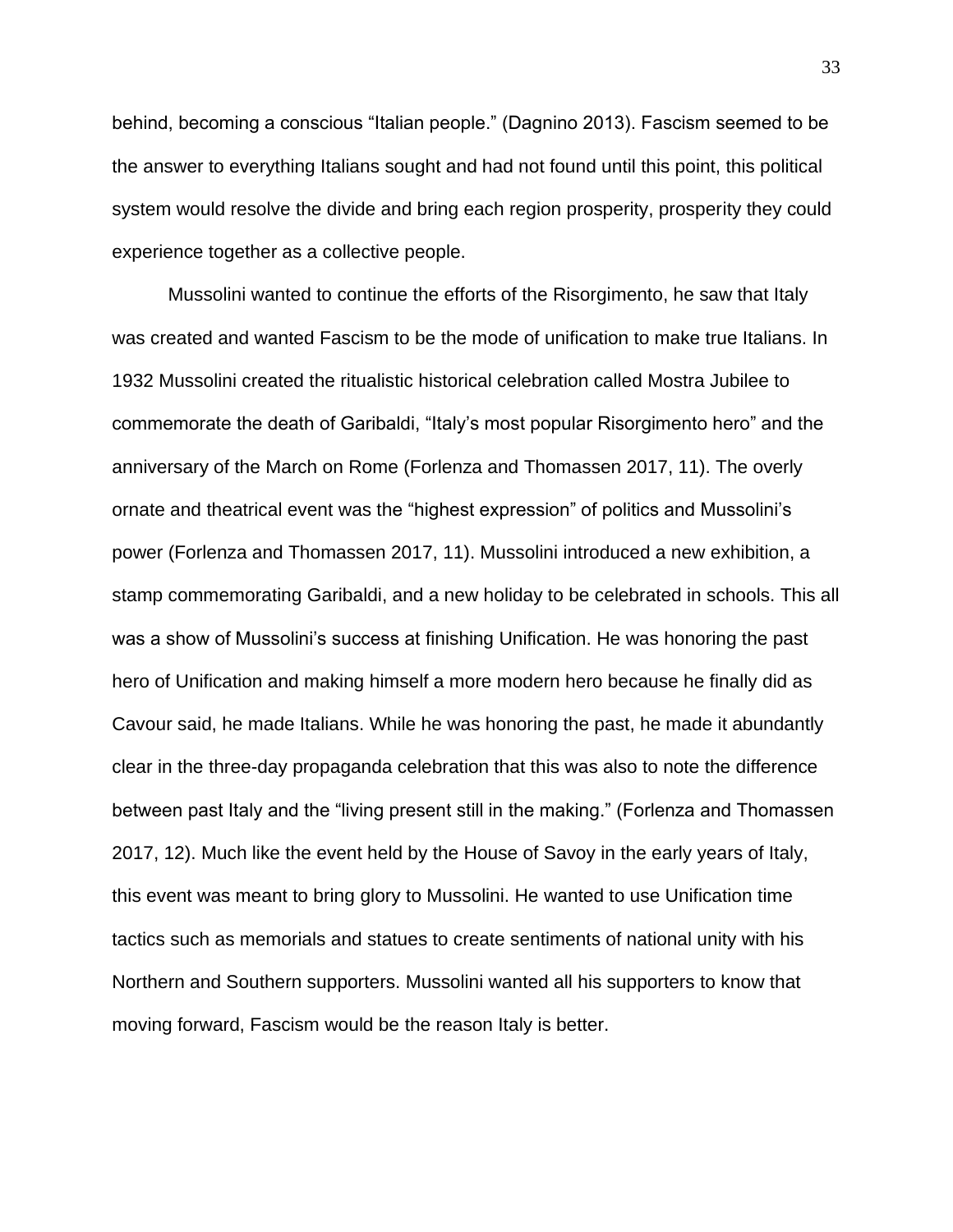In the end, it was too good to be true. Eventually the rose-colored glasses were pulled off the faces of Italians and they saw the reality Fascism created for them. With this political shift came "individualist egotism" and "evil that had corrupted the nation." (Dagnino 2013). Unfortunately, this venture towards unity led Italians to violence and war, a war they lost in and in turn lost their faith in fascism. Italy was invaded from Sicily and eventually Mussolini admitted defeat to the Allied powers causing them to lose WWII (Dagnino 2013). Mussolini was taken out of power by the Grand Council after they saw that Italy would lose the war. Though there are contradicting stories of how Mussolini was executed, in 1945 he was in some way killed, ending his reign in Italy (Forlenza and Thomassen 2017). In the years following, the Fascist party tried to keep their ideals running to maintain the support and unity of Italians. In a 1962 celebration, the second major celebration like the one originally created by Mussolini for Garibaldi, highlighted the fading nationalism. Their unity and pride "had been so thoroughly discredited by the fascist rhetoric and dreams of imperial greatness and emptied by the humiliating consequences" of Fascism's failures. This event sought to revive the enthusiasm felt at the first celebration 30 years prior (Forlenza and Thomassen 2017, 17). All it did was remind Italians of their tensions before Mussolini and the greater tensions rising after his death.

This case proves that through Italian history, different political powers running the Italian state have done their best to unify the Italian people, but inevitably fail whether it's to divided sentiments felt from the inception of the nation, or their own flaws in their ideology as Italians saw with fascism. It would be unfair to say Italian never felt unified or had nationalistic ideologies laid out before them, but it is fair to say from the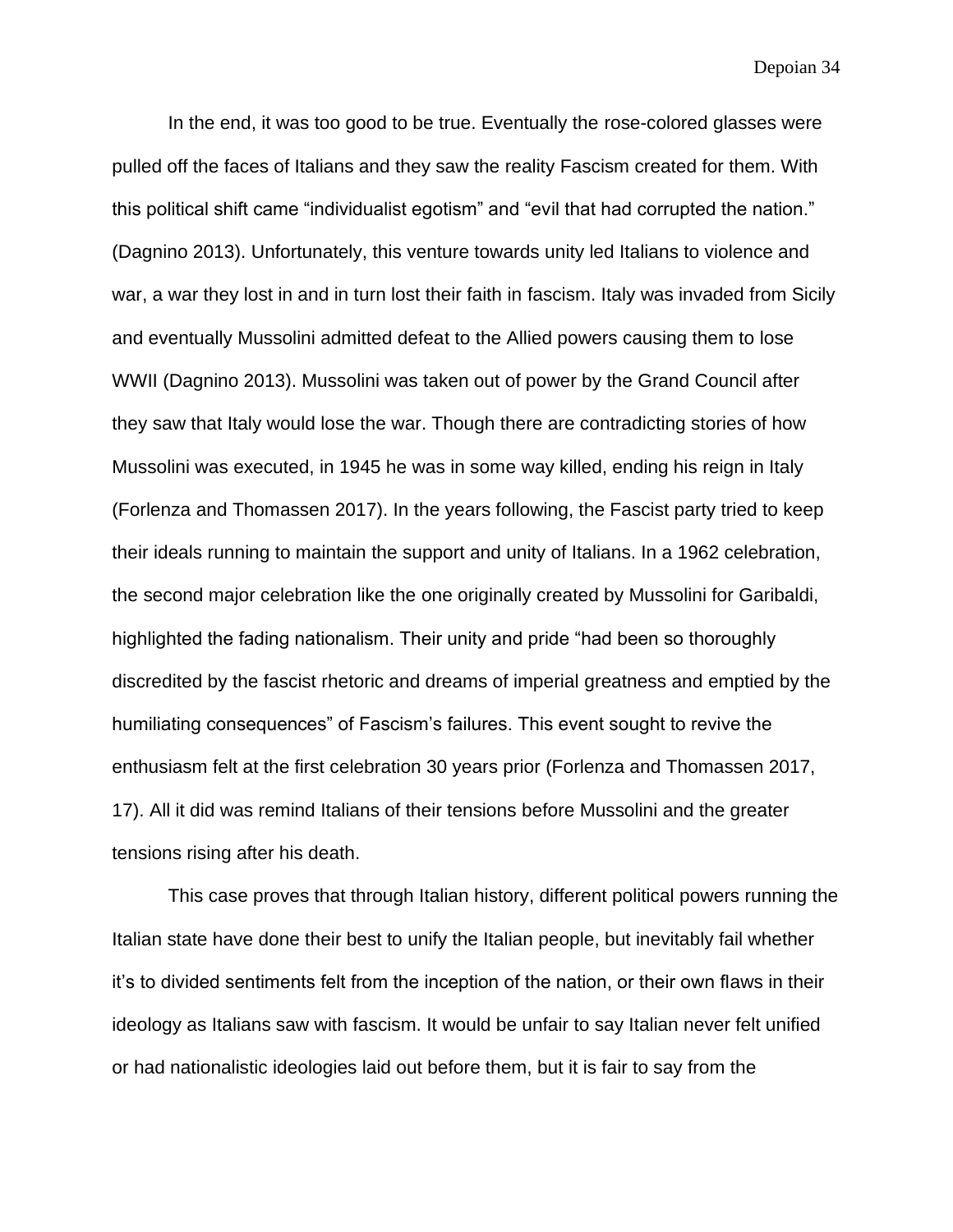examples shown that each effort has failed leaving the Italian people in a state of uncertainty. The North and South have been failed by their state to provide a road map to bringing their people together, due to this Italian remain resentful of the attempts and of each other.

## **Conclusion**

Given these points, one can see the North South divide through political dissention during Unification. The original leaders during Unification attempted and failed to form unifying and nationalistic principles for Italy. This material illustrated the fundamental issue of nations who do not have a sense of nationalism and exist with a divided population. Overall, the political leaders in 1861 had an obligation to uniting the people they would call Italians and inevitably failed resulting in the rift that occurred between the North and South of Italy. This division further prevented the political leaders' endeavors to create a sense of nationalism. This fractionalization of the macroregions also lingers to the modern day. Italy is a complex nation like many others, the divide is one facet of the country, it is a piece of Italy that is harming their nation and the people.

### **Final Thoughts**

This historical case study of the Italian macro-regional divide starting before and during the time of Unification encompasses the complexity of a nation divided. Cavour's statement, "We created Italy, now we must create Italians" captures the issue Italy faced and the founding members' goal when they first unified the individual regions (Pryke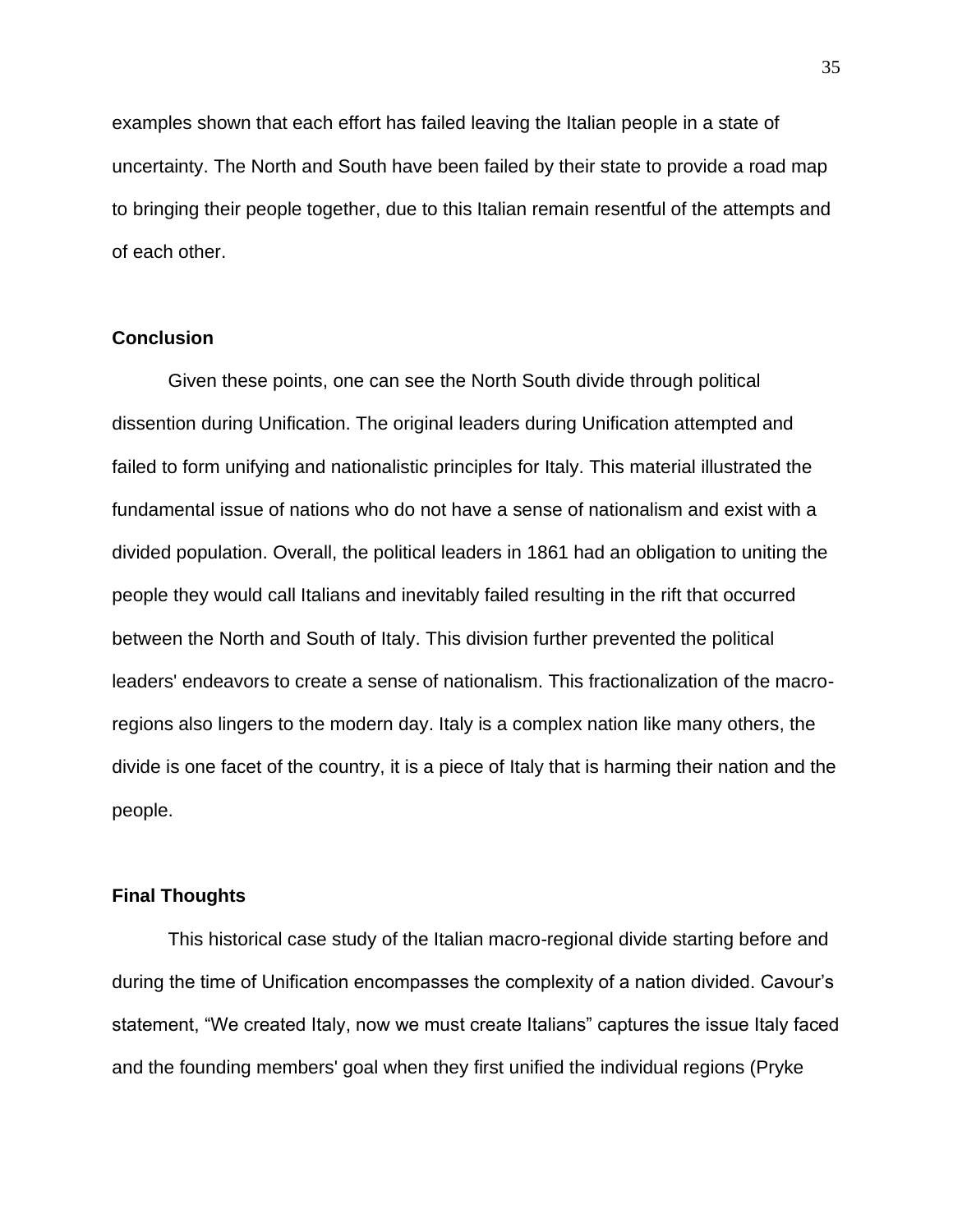2020). From the beginning of Unification, there was no intention to create nationalism during the initial process, it was an afterthought to be accomplished later. While monarchs and other political leaders did work to create unity later in Italy's timeline, they were too late. Without a sense of shared past and culture, the North and South remained wary of one another, and tensions grew.

The Italian nation lives with stereotypes about their macro-regional counterparts and animosity in their hearts and minds towards those they view as different from them. The lack of political leadership aiding the South during Unification and economic pushes to benefit the North breeds resentment and furthered stereotypes that were already taking off (Riall 2009). Italy overlooked this divide at its inception because it had more pressing needs to focus on, such as getting a country started. The founders and political leaders put the issue off until it was too late to address, or they used the divide to further their own political agendas throughout Italian history (Barbagallo 2010).

Creating unity within one's people should be one of the main objectives when forming a new nation with once independent regions. Much like scholar Anthony D. Smith asserts in his definition of ethnonationalism, groups of people form bonds through shared memory, beliefs, and history, thus forming nationalistic sentiments long before a territory (Smith 1992). While ethnonationalism does not fit the case of Italy since Italy failed to unify the people or find a connecting element between them, it does represent an idealistic way of creating nationalism for a new nation-state. If Italy truly wants to achieve national unity and work cohesively as a nation, the stereotypes must be fought against and amends for the inequality shown to the north compared to the south must be made. Creating infrastructure policies, modernizing the south and connecting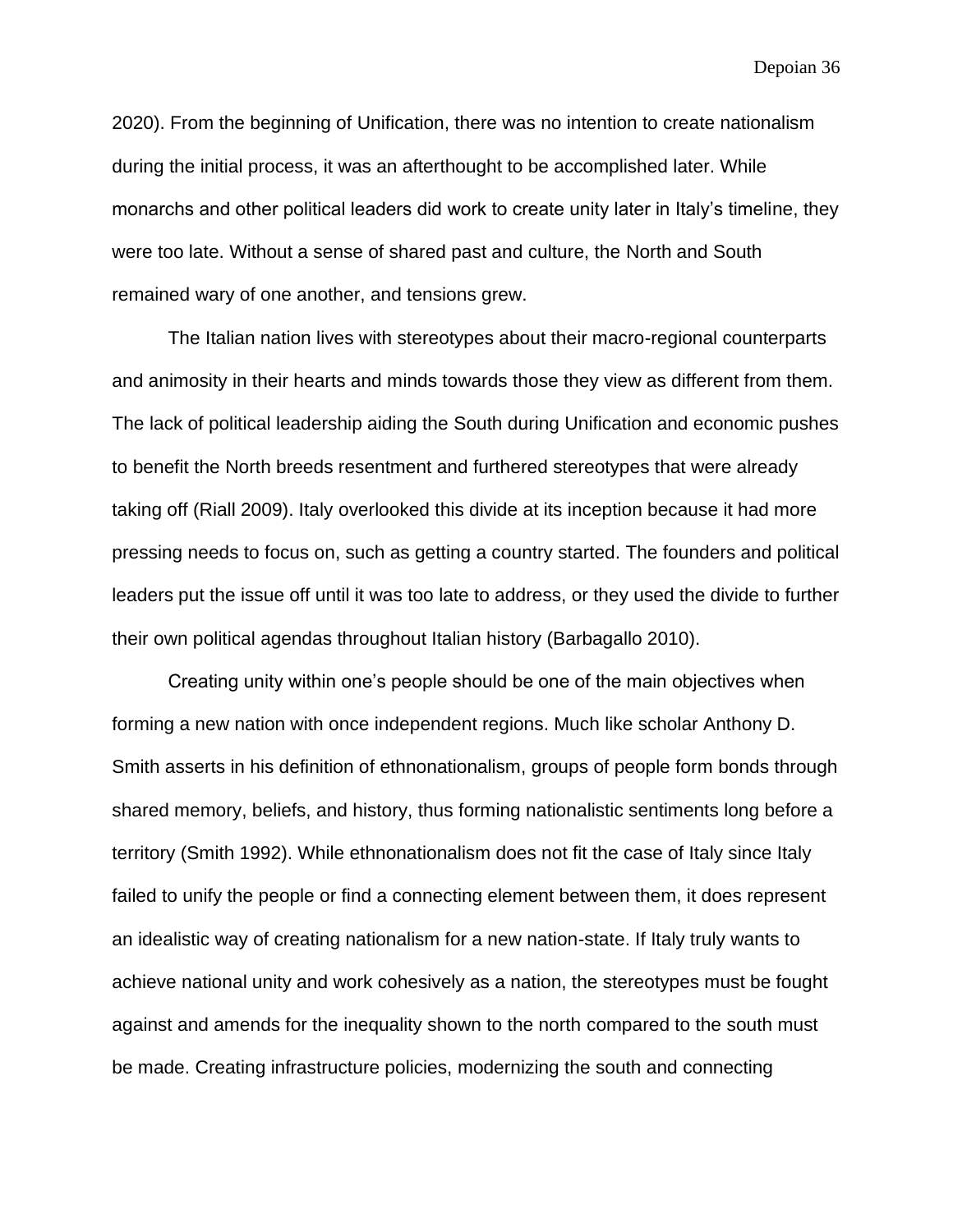southern cities to central and northern ones will resolve the imbalances (Bergholtz 2001). Working to change the perceptions of the North of the South and vice versa would alleviate the tensions and misinformation spread by the regions (Bergholtz 2001). At its core, Italy requires efforts to be made by both macro-regions and political leaders to mend the divide that has remained in their country since 1861. While this is idealistic thinking, this thesis does illuminate one to the real case which is the insufficient nationalization of Italy at its inception.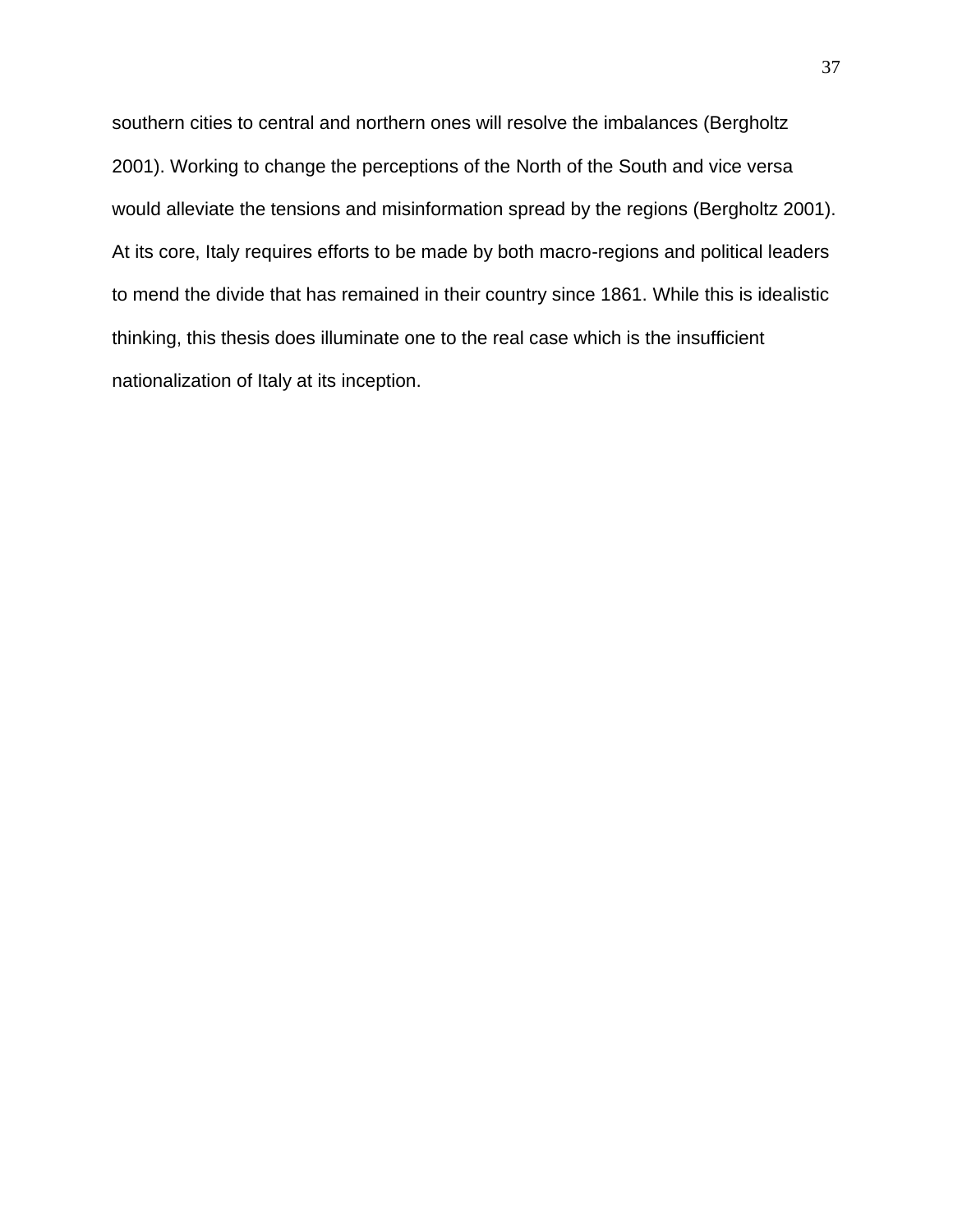#### References

- Agnew, John. 2017. "Working the Margins:The Geopolitical Marking of Italian National Identity." *Carte Italiane* 2. doi:https://doi.org/10.5070/C9211030340.
- Anderson, Benedict. 1983. "Imagined Communities Reflections on the Origin and Spread of Nationalism." In *Imagined Communities*, by Benedict Anderson, 256. London: Verso.
- Barbagallo, Francesco. 2010. "Italy: the idea and the reality of the nation." *Journal of Modern Italian Studies* 15. doi: https://doi.org/10.1080/13545710110084299.
- Battente, Saverio. 2012. "Nation and state building in Italy: recent historiographical interpretations (1989–1997), I: Unification to Fascism." *Journal of Modern Italian Studies* 5 (3): 13. doi:: https://doi.org/10.1080/1354571X.2000.9728256.
- Beales, Derek, and Eugenio F. Biagini. 1971. *The Risorgimento and the Unification of Italy.* New York: Routledge.

Bergholtz, Max. 2001. "Thinking the Nation." *AHR Reappraisal* 11.

- Breuilly, John. 2011. "Chapter 5: Nationalism as Global History." In *Nationalism and Globalisation: Conflicting or Complementary?*, by John Breuilly, edited by Steve Smith & Patricia Owens John Baylis, 33.
- Brubaker, Rogers. 2009. "Ethnicity, Race, and Nationalism." *The Annual Review of Sociology* 25.

Brubaker, Rogers. 2020. "Populism and nationalism." *JOURNAL OF THE* 

*ASSOCIATION AS FOR THE STUDY OF ETHNICITY AND NATIONALISM* 23.

Calhoun, Craig. 1993. "Nationalism and Ethnicity." *Annual Reviews of Sociology* 29.

Capello, Roberta. 2016. "What makes Southern Italy still lagging behind? A diachronic perspective of theories and approaches." *European Planning Studies* 20.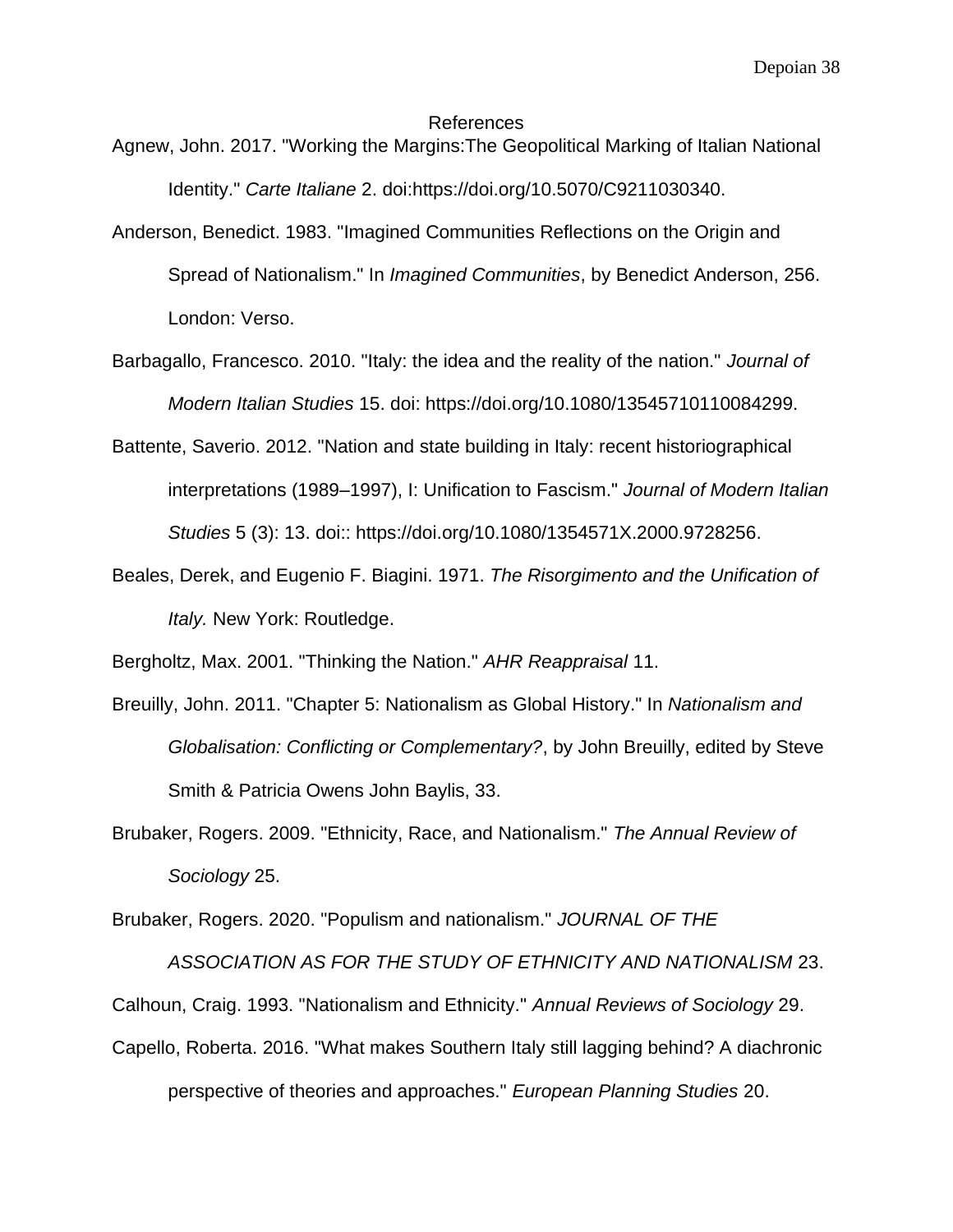- Connor, Walker. 1973. "The Politics of Ethnonationalism." *Journal of International Affairs* 22.
- Dagnino, Jorge. 2013. "Italianness during Fascism: the case of Il Selvaggio." *Journal of Modern Italian Studie* 15.
- De Grand, Alexander. 2010. "Reflections on Italian Nationalism." *Journal of Modern Italian Studies* 15 (3): 458-461.

Diego, Bernardo. 2018. *Italy World's Fair.* Accessed April 22, 2022. https://italyworldsfairs.org/basic/ES/Nation\_Birthplace.

Donovan, Mark. 2001. "Nationalism, Democracy and State‐Rebuilding in Italy." *Perspectives on European Politics and Society* 2 (2): 241-259. doi:https://doi.org/10.1080/1570585018458761.

Forlenza, Rosario, and Bjorn Thomassen. 2017. "Resurrections and rebirths: how the Risorgimento Shaped modern italian politics." *Journal of Modern Italian Studies* 24. doi:: https://doi.org/10.1080/1354571X.2017.1321931.

Foschi, Renato, and Marco Lauriola. 2016. "Do Amoral Familism and Political Distrust Really Affect North-South Differences in Italy?" *Journal of Cross-Cultural Psychology* 47 (5): 751-764. doi:https://doi.org/10.1177/0022022116644986.

Gellner, Ernest. 1983. *Nations and Nationalism.* Ithaca: Cornell University Press.

Greenfeld, Liah. 1996. "Nationalism and Modernity." *The John Hopkins University Press* 39.

Hall, John A. 2000. "Globalization and Nationalism." *Sage Publications* 17.

Herzfeld, Michael. 2015. "States and Nationalism." *Emerging Trends in Social and* 

*Behavioral Sciences* 14.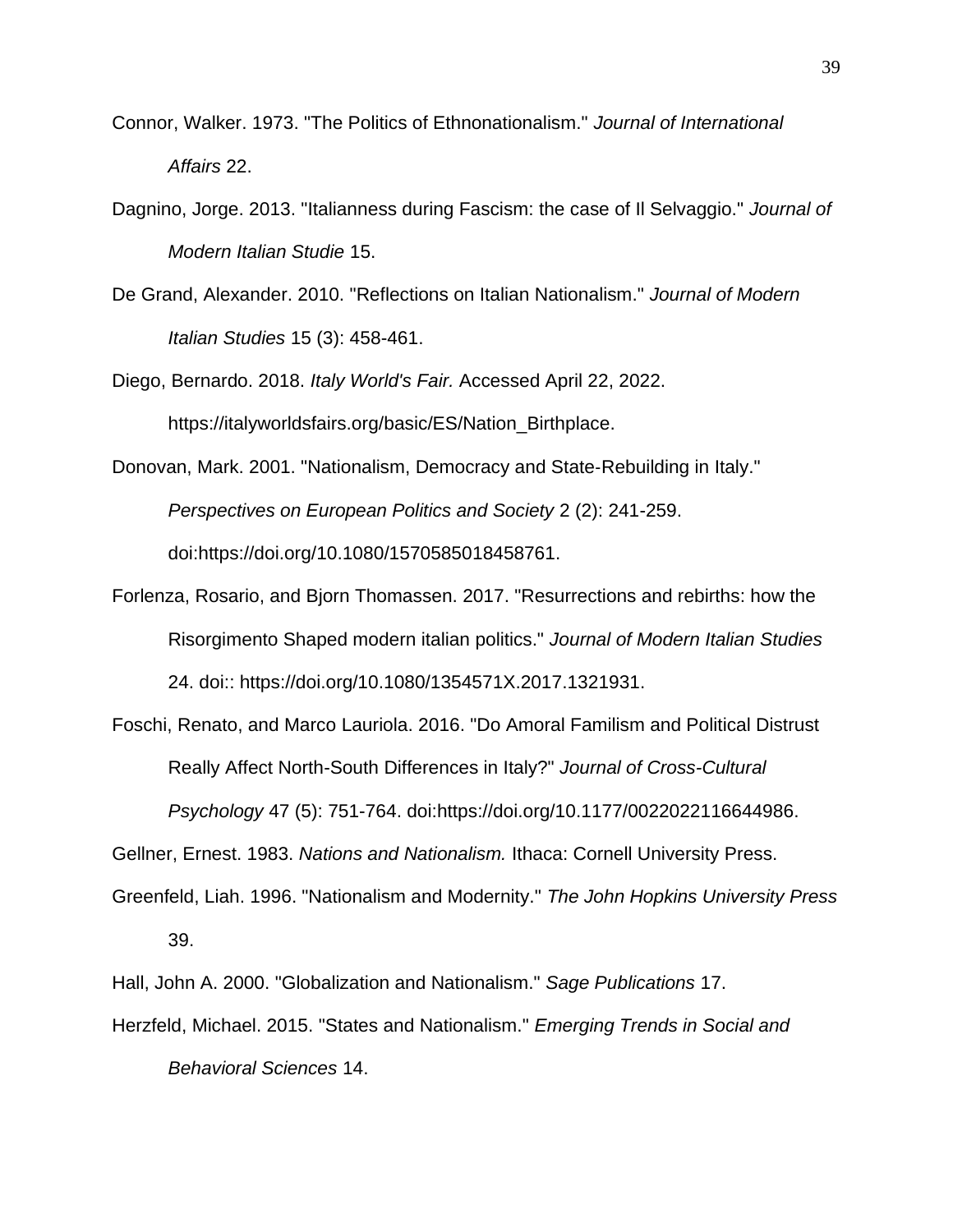Ichijo, Atsuko, and Gordana Uzelac. 2004. *When is the Nation? Towards an understanding of theories of nationalism.* London: Routledge.

Koulos, Thanos. 2020. "Nationalism and the lost homeland: The case of Greece." *Wiley* 15. doi:DOI: 10.1111/nana.12710.

MacLean. 1985. *A Peasant Revolt in Italy- Archives.* Accessed April 22, 2022. https://archive.macleans.ca/article/1914/4/1/a-peasant-revolt-in-italy.

Meriggi, Marco. 2014. "Legitimism, liberalism and nationalism: the nature of the relationship between North and South in Italian unification." *Modern Italy* 11.

Mouritsen, Henrik. 1998. *ITALIAN UNIFICATION: A STUDY IN ANCIENT AND* 

*MODERN HISTORIOGRAPHY.* Vol. 70. https://www.jstor.org/stable/43768024.

Oliveira, Guilherme de, and Carmine Guerriero. 2016. "Extractive States: The Case of the Italian Unification." *Development Economics* 51.

Ozkirimli, Umut. 2000. *Theories of Nationalism.* New York: Macmillian.

- Pryke, Sam. 2020. "National and European Identity." *Routledge* 1: 16.
- Riall, Lucy. 2009. *Risorgimento The History of Italy from Napoleon to Nation State.*

London: Palgrave Macmillan.

Salerno, Vincent. 2006. *Best of Sicily.* May 22. Accessed April 22, 2022.

http://www.bestofsicily.com/mag/art197.htm.

- Salice, Giampaolo. 2015. "The Greek mirror: philhellenism and southern Italian patriotisms (1750-1861)." *Journal of Modern Italian Studies* 18.
- Schnee, Walter. 2001. "NATIONALISM: A REVIEW OF THE LITERATURE." *Journal of Political & Military Sociology,* 29 (1): 19. URL:

https://www.jstor.org/stable/45292824.